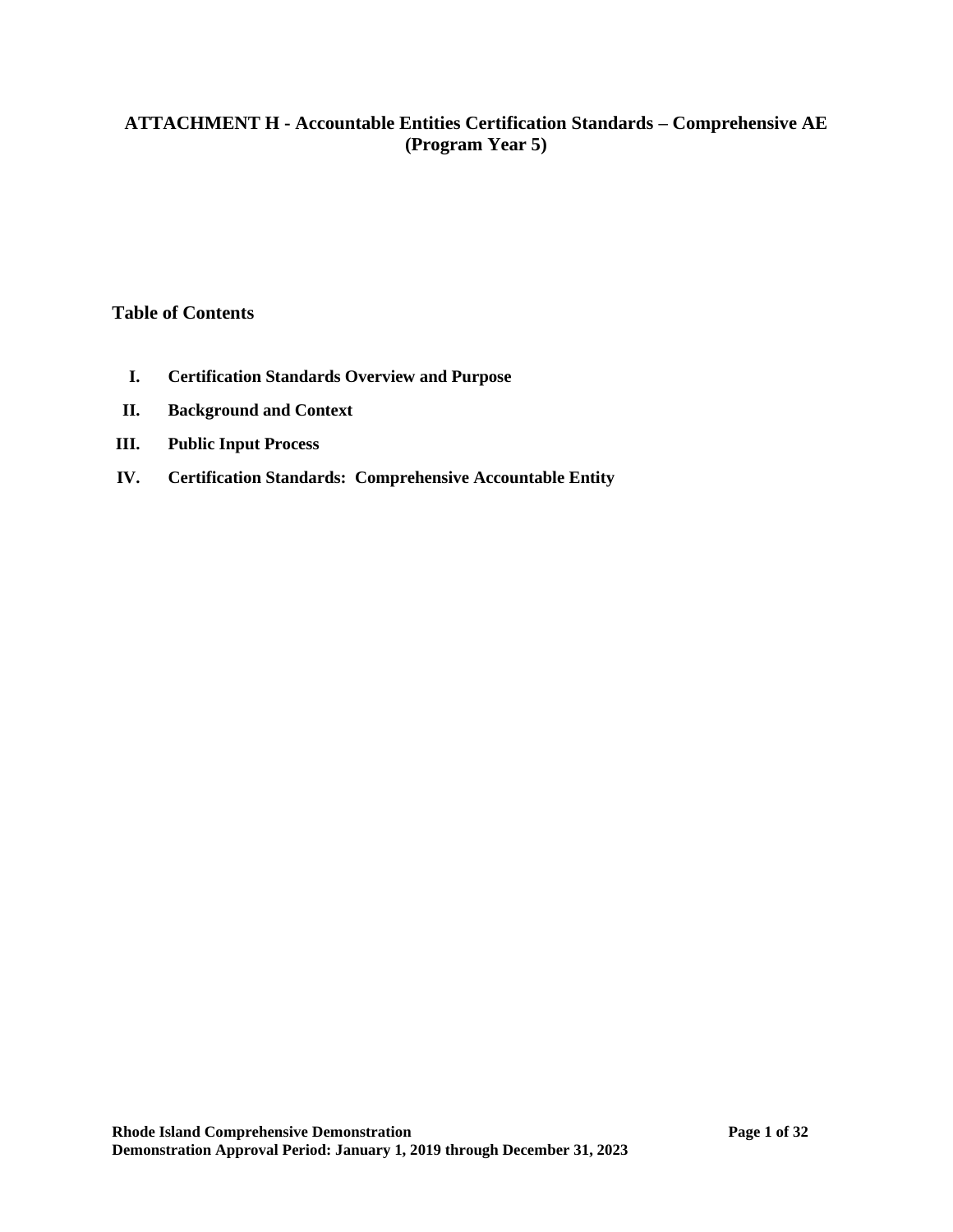# **I. Certification Standards Overview and Purpose**

This Accountable Entity (AE) Certification Standards Document was submitted by the RI Executive Office of Health and Human Services (EOHHS), as the single state Medicaid agency in Rhode Island, to CMS for review and approval in accordance with Special Terms and Conditions (STC) 43 of the Rhode Island Comprehensive 1115 Demonstration Waiver. The purpose of this document is to formalize the Certification Standards for Accountable Entities. Interested parties are invited to submit applications for certification and participation in the program. The issuance of AE Certification Standards, as well as the application and approval process, through the various stages, is managed directly by EOHHS.

The AE Certification standards and the corresponding application and approval process are intended to promote the development of new forms of organization, care integration, payment, equity considerations, and accountability for an attributed population. Successful organizations are multi-disciplinary in composition, inter-disciplinary in practice and focused on population health, with programs tailored to address varying levels and types of needs. Participants are demonstrably engaged in a common enterprise with incentives to work together to better meet the needs of attributed populations. There is a strong emphasis on integration of behavioral health, social determinants of health and equitable care for all Medicaid recipients, inclusive of all races, ethnicities, ages, abilities, cultural beliefs and sexual orientation. EOHHS is committed to working within our organization and collaborating with partners outside of our organization to address institutional racism. The health care industry has the power to improve health equity, and improved health equity will improve health outcomes. Community partners have the power to improve the community conditions that so profoundly impact the health of our Medicaid population. Together, health care providers, the community, and state agencies will work in concert towards this end.

Certification standards may be updated annually, and modifications may be required during implementation to ensure that best practices and lessons that are learned throughout implementation can be leveraged and incorporated into the program design. Any such revisions shall be formally posted on the EOHHS website and shall allow for a 30-day public comment period prior to implementation.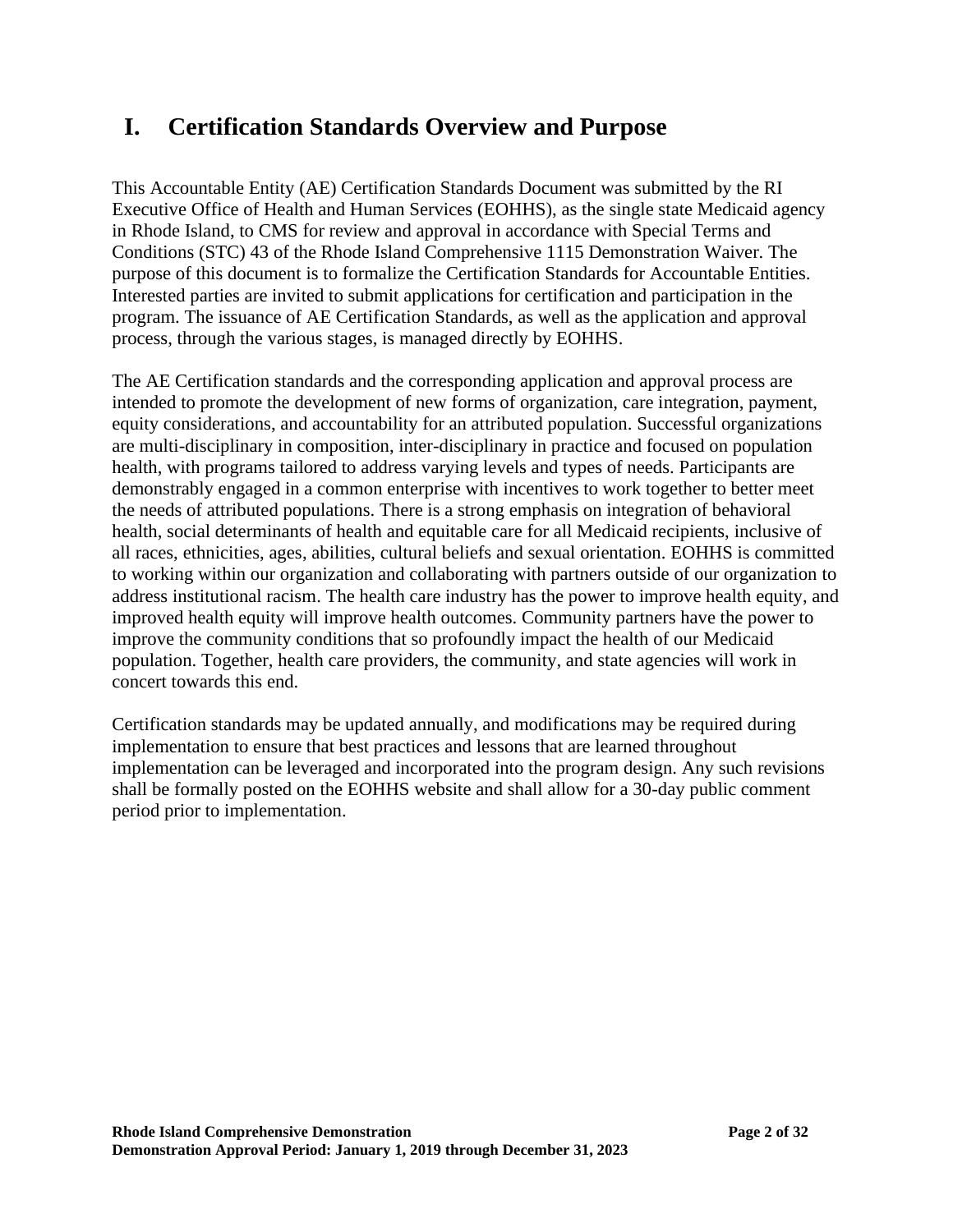# **II. Background and Context**

EOHHS, is implementing the RI Medicaid Accountable Entity (AE) Program **through its contracted Medicaid Managed Care Organizations (MCOs).** This program is intended to align incentives across the health care delivery and financing systems. The program also seeks to enable health system engagement with upstream determinants of health, including through collaboration with the Health Equity Zones (HEZ).

EOHHS intends for Certified AEs to be the central platform for transforming the structure of the delivery system as envisioned in the Final Report of the Reinventing Medicaid Working Group that was convened by Governor Gina Raimondo in March of 2015. The core objectives of the AE program include:

- Substantially transition away from fee-for-service models
- Define Medicaid-wide population health targets, and, where possible, tie them to payments
- Maintain and expand on Rhode Island's record of excellence in delivering high quality care
- Deliver coordinated, accountable care for rising and high-cost/need populations
- Ensure access to high-quality primary care
- Shift Medicaid expenditures from high-cost institutional settings to community-based settings

Certified AEs are responsible for coordinating the full continuum of health care services for defined populations**.** An effective AE must be able to meet the needs of the full population but must also have distinct competencies to recognize and address the special needs of high risk and "rising risk" subgroups. Applicants who are designated as "Certified" will immediately be eligible to enter into a contractual arrangement with the Medicaid MCOs to manage a population of Medicaid members under a total cost of care arrangement. Please refer to the Medicaid Managed Care contracts via the following link for detail regarding the full continuum of health services and benefits for Medicaid managed care members and MCO requirements for participating in value-based purchasing and accountable care: [http://www.eohhs.ri.gov/ProvidersPartners/MedicaidManagedCare.aspx.](http://www.eohhs.ri.gov/ProvidersPartners/MedicaidManagedCare.aspx)

# **Certified AEs are eligible to participate in the Medicaid Infrastructure Incentive Program,**

which is intended to support Accountable Entities in building capacity – the processes and technology – required for effective system transformation.

EOHHS recognizes that AE applicants may be in differing stages of readiness and anticipates that most AEs will initially be "Certified with Conditions." AEs must address any conditions in accordance with an agreed upon project plan to be eligible to receive incentive funds while "Certified with Conditions." AEs who demonstrate that all the domain requirements are fully met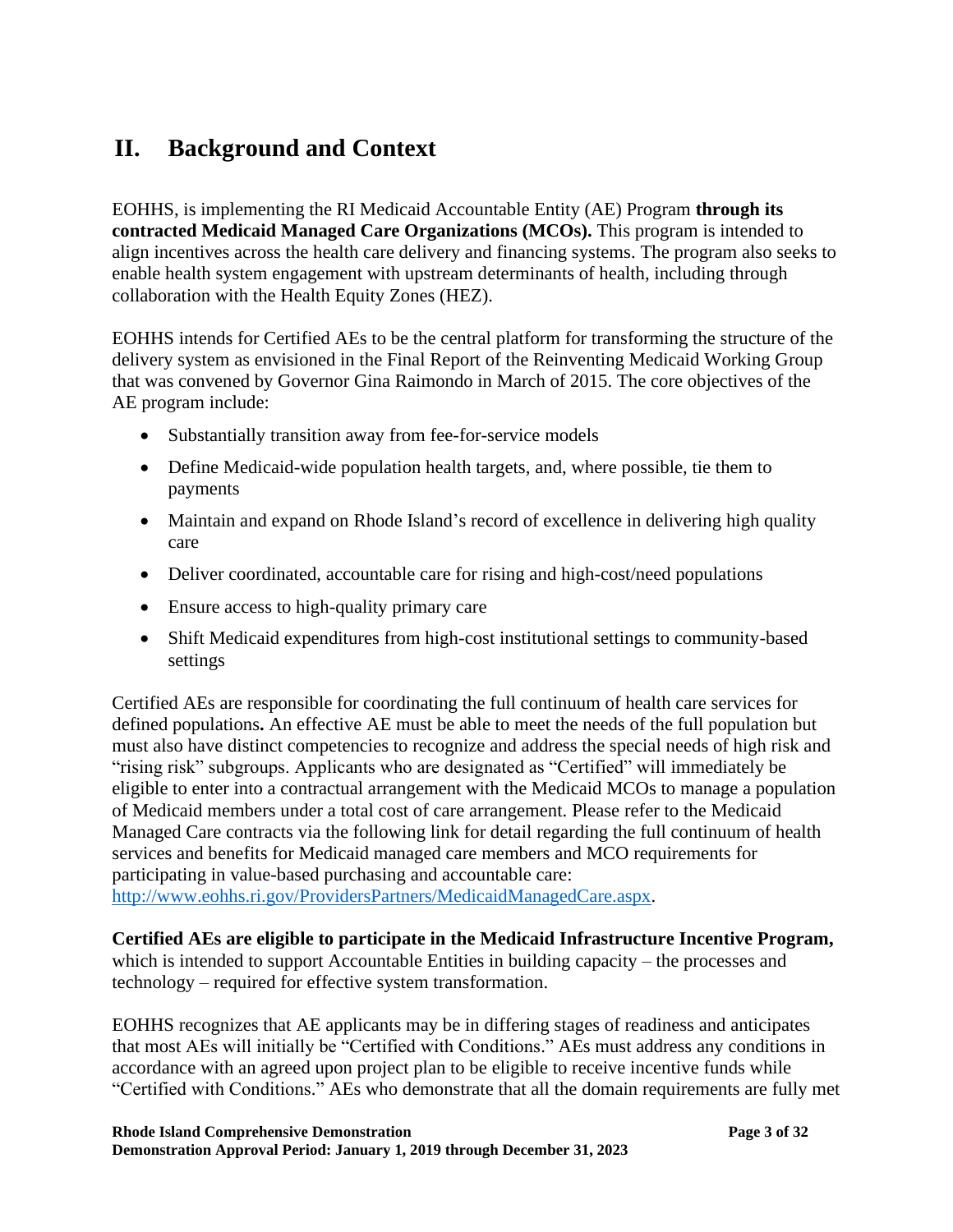are designated as "Fully Certified." All AEs must be re-certified annually. AEs that had been "Certified with Conditions" must demonstrate the agreed-upon progress toward meeting stated conditions in order to be re-certified for the following year.

# **Certification Period and Continued Compliance with Certification Standards**

Certification takes place annually, in compliance with CMS requirements. AEs are required to comply with all standards and requirements throughout the certification period. A certified AE shall provide notification to EOHHS of any potential changes that may impact performance or represent material modifications to the AE in relation to their certification and associated approval for participation in the AE program (e.g. change in ownership; change in contracted status with a MCO; change in the AE's legal or financial status such as but not limited to changes due to a merger, acquisition, or any other change in legal status; withdrawal or change in legal status of key partners; requests to add additional partners, or other material change.) Upon notice, and with reasonable opportunity for the AE to address identified deficiencies, EOHHS reserves the right to suspend or terminate certification.

The AE shall not assign or transfer any right, interest, or obligation under this certification to any successor entity or other entity without the prior written consent of EOHHS.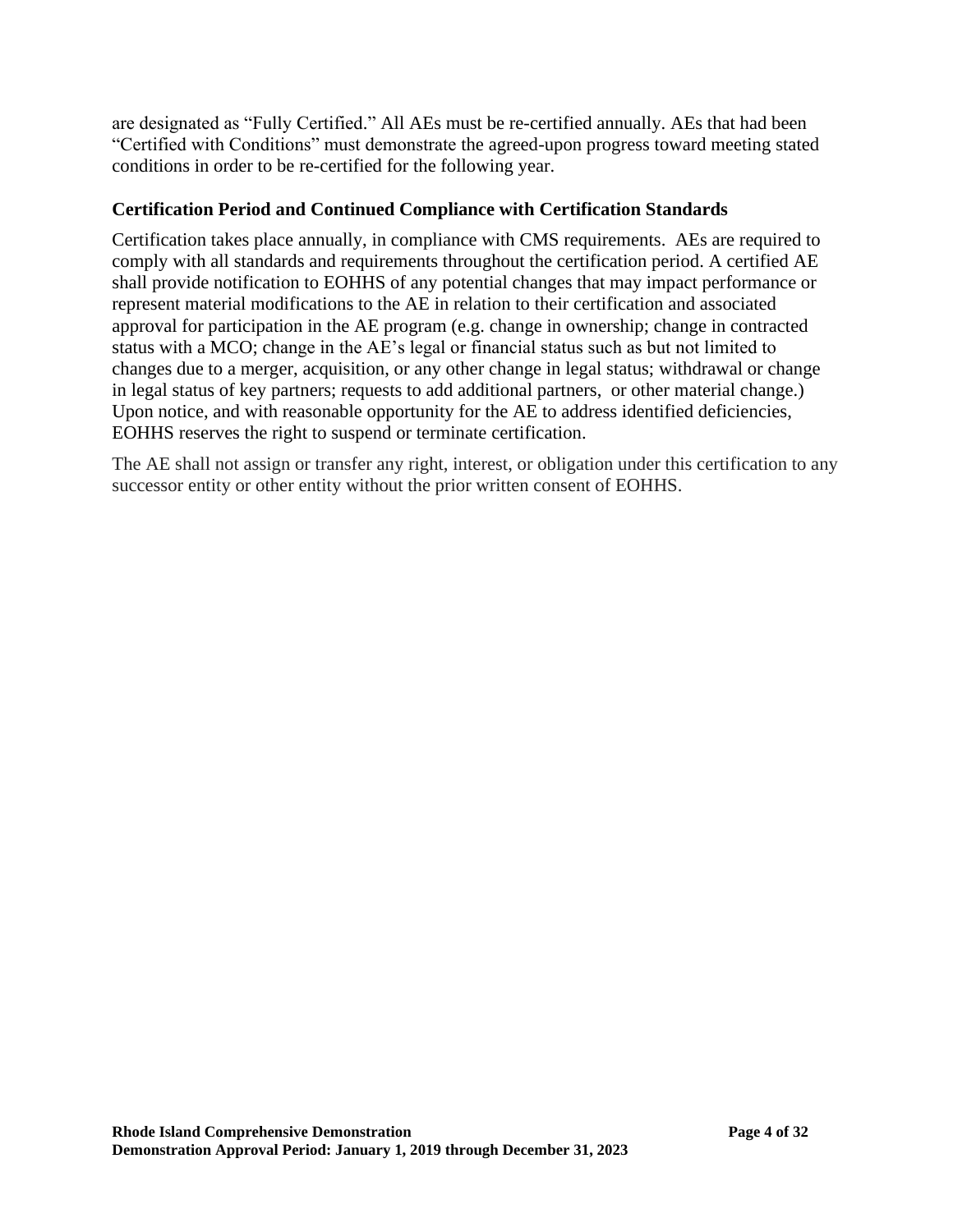# **III. Public Input Process**

The process for developing these Certification Standards includes substantive public input. EOHHS recognizes the value of ongoing stakeholder engagement, collaboration and consensus building and is committed to ensuring a transparent and open public process. EOHHS has and will continue to meet with stakeholders, including MCOs and AEs, providers, and other community and advocacy groups to receive comments/feedback on upcoming guidance documents.

# **IV. Certification Standards: Comprehensive Accountable Entity**

EOHHS' expectation is that the AE shall be structured and organized to assure its commitment to the objectives and requirements of an EOHHS certified AE and demonstrate its ability to provide care for each population it proposes to serve. Applicants are required to identify the populations they propose to serve – children, adults, or both. Certification by EOHHS is based on the qualifications to meet requirements for each population.

### **Summary of Domains for Certification:**

- **1.** Breadth and Characteristics of Participating Providers<sup>1</sup>
- 2. Corporate Structure and Governance
- 3. Leadership and Management
- 4. IT Infrastructure Data Analytic Capacity and Deployment
- 5. Commitment to Population Health and System Transformation
- 6. Integrated Care Management
- 7. Member Engagement and Access
- 8. Quality Management

Within each of the domains, considerable attention is given to the integration of activities focused on behavioral health, social determinants of health, and equitable care. <sup>2</sup> AEs are expected to work directly with partner organizations to address all of these needs within a care plan.

<sup>&</sup>lt;sup>1</sup> Participating Providers are all providers within an AE network including but not limited to medical, behavioral health, and social service providers.

<sup>&</sup>lt;sup>2</sup> Ideally everyone should have a fair opportunity to attain their full health potential and, more pragmatically, no one should be disadvantaged from achieving this potential, if it can be avoided.", Whitehead M, Dahlgren G. *Concepts and Principles for Tackling Social Inequities in Health: Levelling up, Part 1*. World Health Organization, Regional Office for Europe; 2006.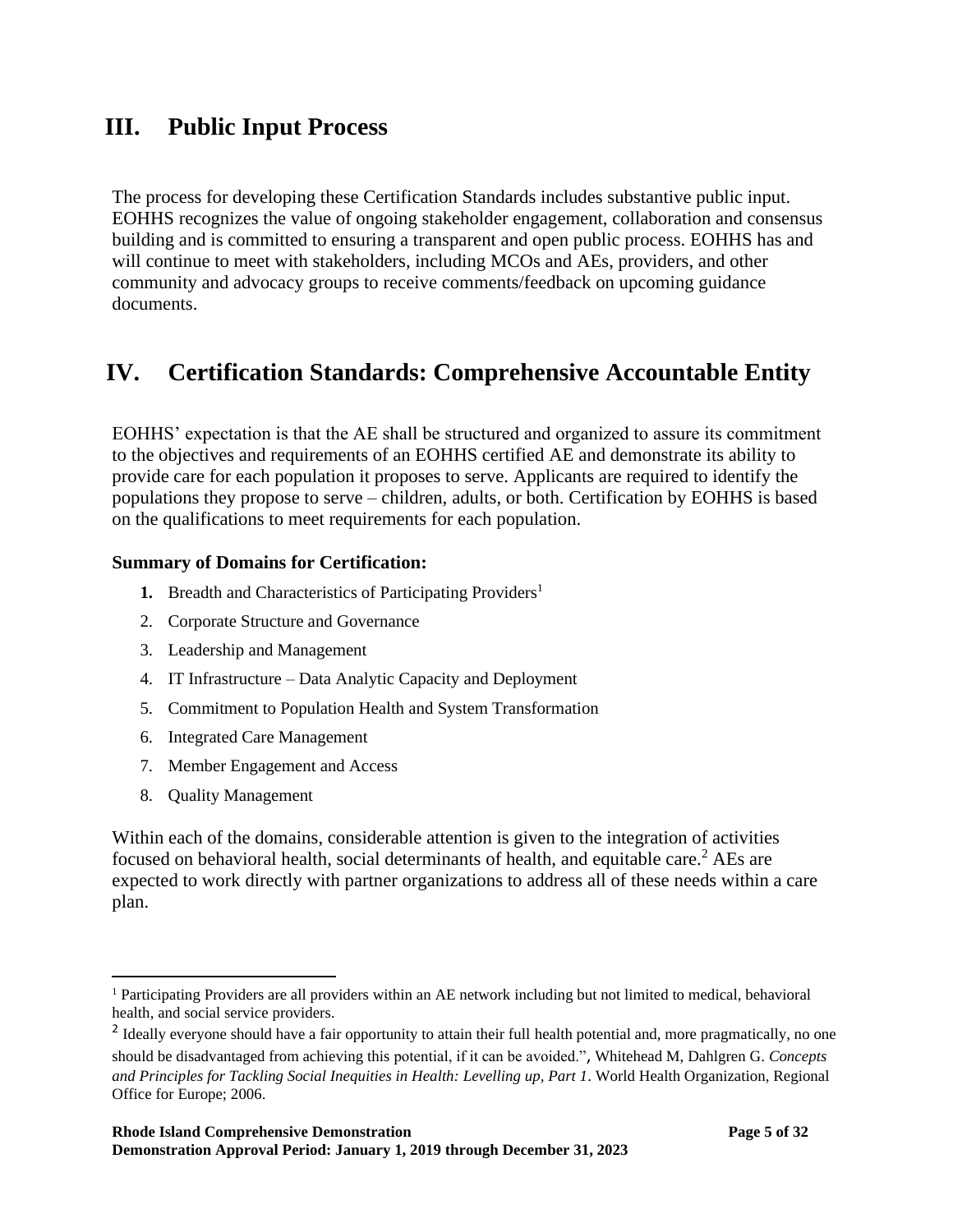For each requirement, applicants must either demonstrate specific compliance or identify how they will achieve compliance and a timeline for doing so. The AE is expected to demonstrate the ability to address the requirements described in the domains for certification. The AE may not have a particular capacity internally, and requirements may be partially met by an engaged partner, such as an MCO. The certification process should demonstrate an effective and robust partnership between the AE and MCO to leverage the capabilities that each brings to the relationship and to avoid duplication.

### **1. Breadth and Characteristics of Participating Providers**

An AE needs to have a critical mass of providers and community partners that are interdisciplinary with core expertise/direct service capacity in primary care and in behavioral health, inclusive of substance use services. The AE further needs to demonstrate defined relationships with providers of social services and community-based organizations in order to meet the needs of the member so that the member may live the most productive and meaningful life within their community.

For each population (children and/or adults) that is to be attributed to the AE, the applicant must demonstrate that it has the capability to address and coordinate the needs of populations at all levels and the ability to coordinate and direct a significant portion of care for those populations. AEs should not only have a strong foundation in primary care but also be able to effectively coordinate care beyond the scope of primary medical care. An AE shall identify participating behavioral health and social service partners and the role and expectation of such organizations as provider partners in their delivery system. Total cost of care calculations are based on the full range of benefits and services included within EOHHS's contract with managed care organizations. Note, for reference, Appendix A provides excerpts from the contracts between EOHHS and the MCOs that describe the scope of benefits covered within the managed care contracts, including required areas of behavioral health services coverage for children and adults.<sup>3</sup>

Primary care (PCP) capacity is evidenced through health services provided by a Rhode Island licensed, board-certified, or board eligible general practitioner, family practitioner, pediatrician or internal medicine physician, primary care geriatrician or through a licensed Advanced Practice Certified Nurse Practitioner, and/or Physician Assistant. Such clinicians shall have demonstrated core expertise in primary care and will serve as the member's initial and critical point of interaction. PCP responsibilities must include at a minimum:

- ❖ Serving as the member's Primary Care Provider (PCP) and medical home
- ❖ Provide the level of care and range of services necessary to address the medical and behavioral needs of members, including those members with chronic conditions
- ❖ Provide overall clinical direction and serve as the central point for the integration and

<sup>3</sup> http://www.eohhs.ri.gov/ProvidersPartners/MedicaidManagedCare.aspx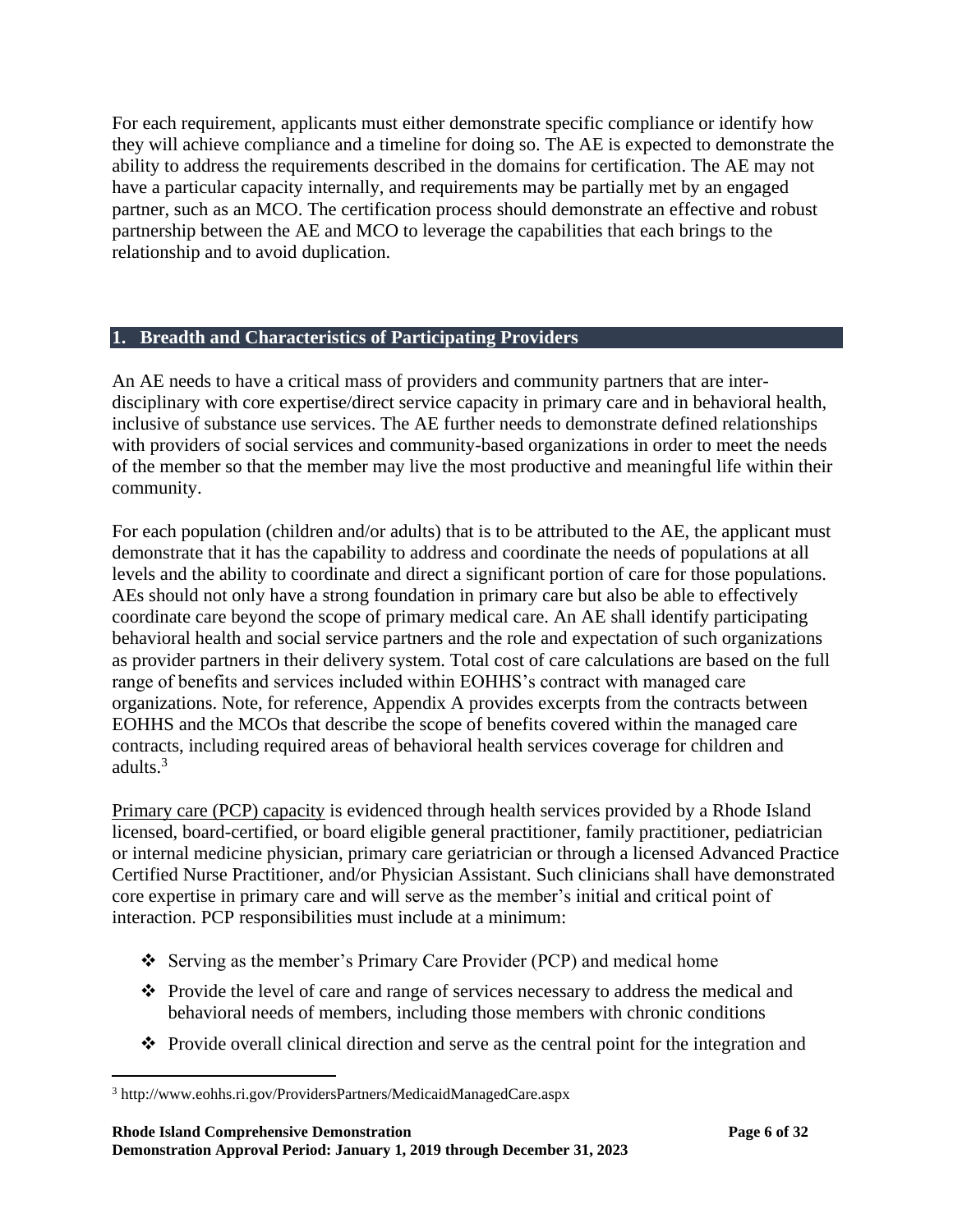coordination of care

❖ Make and track referrals for specialty care, other medically necessary services such as dental care, and services to address social determinants of health

Whether located directly in the primary care provider setting or through direct coordination with arrangements made with or by the AE entity, the primary care provider shall also have the demonstrated capacity to provide integrated care management, particularly for complex need individuals, through nurse care manager or other specified care management support.

Mental Health and Substance Use Disorder (Behavioral health (BH)) capacity must be demonstrated through evidence of Provider Partnerships with BH Service providers.

Behavioral health capacity shall be commensurate with the size and needs of the attributed population and based on a geographic analysis conducted by the AE. An AE may identify specific gaps and needs in care that inform the enhancement and referral arrangements of their AE network. BH service capacity shall include, through direct service provision or through established relationships with other providers, the ability to ensure that a broad range of treatment options representing a continuum of care is available to members of each population for which certification is sought (children, adults, older adults, perinatal and postpartum women etc.).

Direct service capacity within the AE shall be evidenced by the participation of Rhode Island licensed providers. This can include programs licensed by the Office of Facilities and Program Standards within the R.I. Department of Behavioral Healthcare, Developmental Disabilities, and Hospitals (BHDDH) for the provision of services to individuals who are developmentally disabled and/or experiencing a mental health and/or substance use disorder and can include programs licensed by the Department of Children, Youth, and Families.

AEs serving individuals 16 years of age and older who are at risk for or diagnosed with an opioid use disorder must make available community-based treatment utilizing all federally approved Medication Assisted Therapies, Opioid Treatment Program (OTP) Health Homes, and American Society of Addiction Medicine (ASAM) levels 3.1, 3.3, 3.5 and 3.7 of SUD residential treatment. These programs are provided by organizations licensed by BHDDH. Direct services for substance use treatment can also be demonstrated through the participation of treatment providers licensed by the Rhode Island Department of Health who are permitted to practice and bill Medicare or Medicaid autonomously, whether in a private practice or in association with a private agency or institution. Direct service capacity can also be demonstrated through the participation of Licensed Chemical Dependency Professionals who are permitted to practice under approved licensed provider agencies.

AEs serving individuals living with or at risk for developing a serious mental illness (SMI) or serious and persistent mental illness (SPMI) must ensure that Assertive Community Treatment (ACT) and Integrated Health Home (IHH) services are available to their members, either directly or through a Provider Partnership with a Community Mental Health Center (CMHC). CMHCs are licensed by BHDDH. Direct service capacity can also be demonstrated through the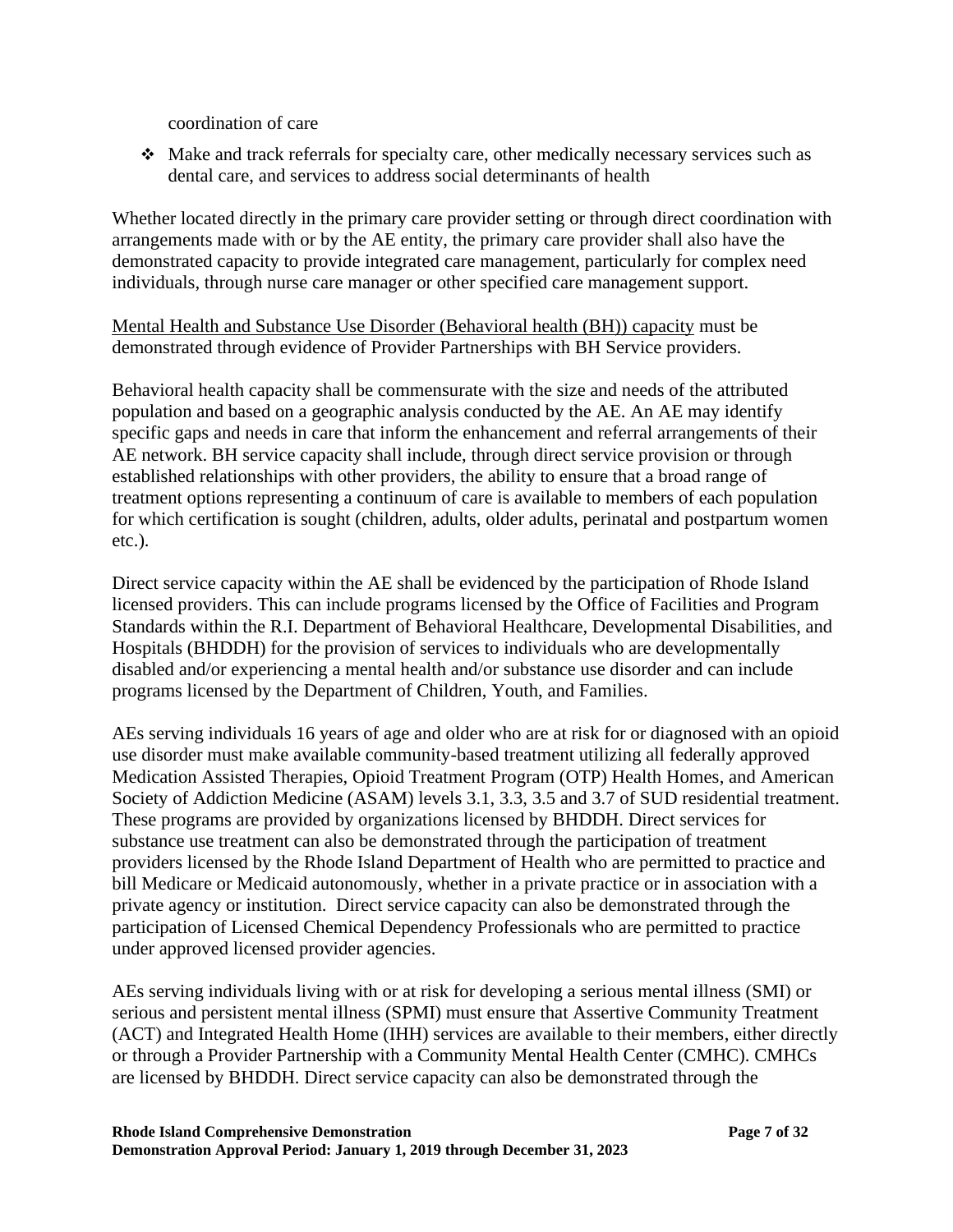participation of BH providers who are licensed by the Rhode Island Department of Health and who are permitted to practice and bill Medicare or Medicaid autonomously, whether in private practice or in association with a private agency or institution. This can include but is not limited to licensed psychologists, psychiatrists, licensed psychiatric nurses, and licensed mental health counselors (LMHC), licensed marriage and family therapists (LMFT), and licensed independent clinical social workers (LICSW). Approved licensed provider agencies may expand their BH capacity through clinical supervision to a defined staff of BH practitioners not otherwise licensed to perform at the independent level.

Physical and behavioral health providers are responsible for forming and maintaining partnerships to ensure integration and coordination of behavioral health services as part of a holistic approach to overall wellness of AE members. In addition, BH practitioners will adhere to guidelines that incorporate dignity and worth of the individuals served, cultural awareness, diversity, as well as the individual's right to self-determination. Practitioners must adhere to Rhode Island General Law including Mental Health Law Chapter 40.1-5.

# Improving health equity through enhancing capacity to address social determinants of health and health-related social needs

Health-related social needs can play a crucial role in the health status and outcomes of Medicaid recipients. These include unstable housing/poor housing conditions, food insecurity, and exposure to safety risks and domestic violence, as well as many other factors. When unmet, health-related social needs raise stress levels and allostatic load, impact the progression of health conditions, impact the ability to procure meaningful employment, impact the ability to mitigate health risks, and impact the ability to access health care. A core objective of the AE initiative is to advance the systematic integration of efforts to improve health-related social needs/social determinants of health and medical/BH care. The applicant must identify three key domains of social need for each population for which certification is being sought (children and/or adults) and identify arrangements in place for the provision of pertinent services.

Services to help meet these needs can take a variety of forms (e.g., tenant/landlord mediation; legal supports; assisting members to access related services that they are entitled to, employment supports, access to transportation etc.).

Capacity to address health-related social needs/social determinants of health shall be evidenced by the participation of providers of pertinent social supports within the AE. An AE may demonstrate in-house capacity to provide social supports, but it is not required that AEs be able to provide the full range of social supports that may be appropriate to meet the needs of the attributed population. It is expected that AEs form defined affiliations and working arrangements with Community-Based Organization (CBOs) that address members' health-related social needs, such as Health Equity Zones, to address identified social contexts impacting health and outcomes. Investments described in the HSTP Social Determinants of Health Investment Strategy Proposal are meant to support AEs' capacity development in this area.

#### **1.1. Provider Base**

1.1.1. Critical Mass for attribution. For the purposes of these certification standards,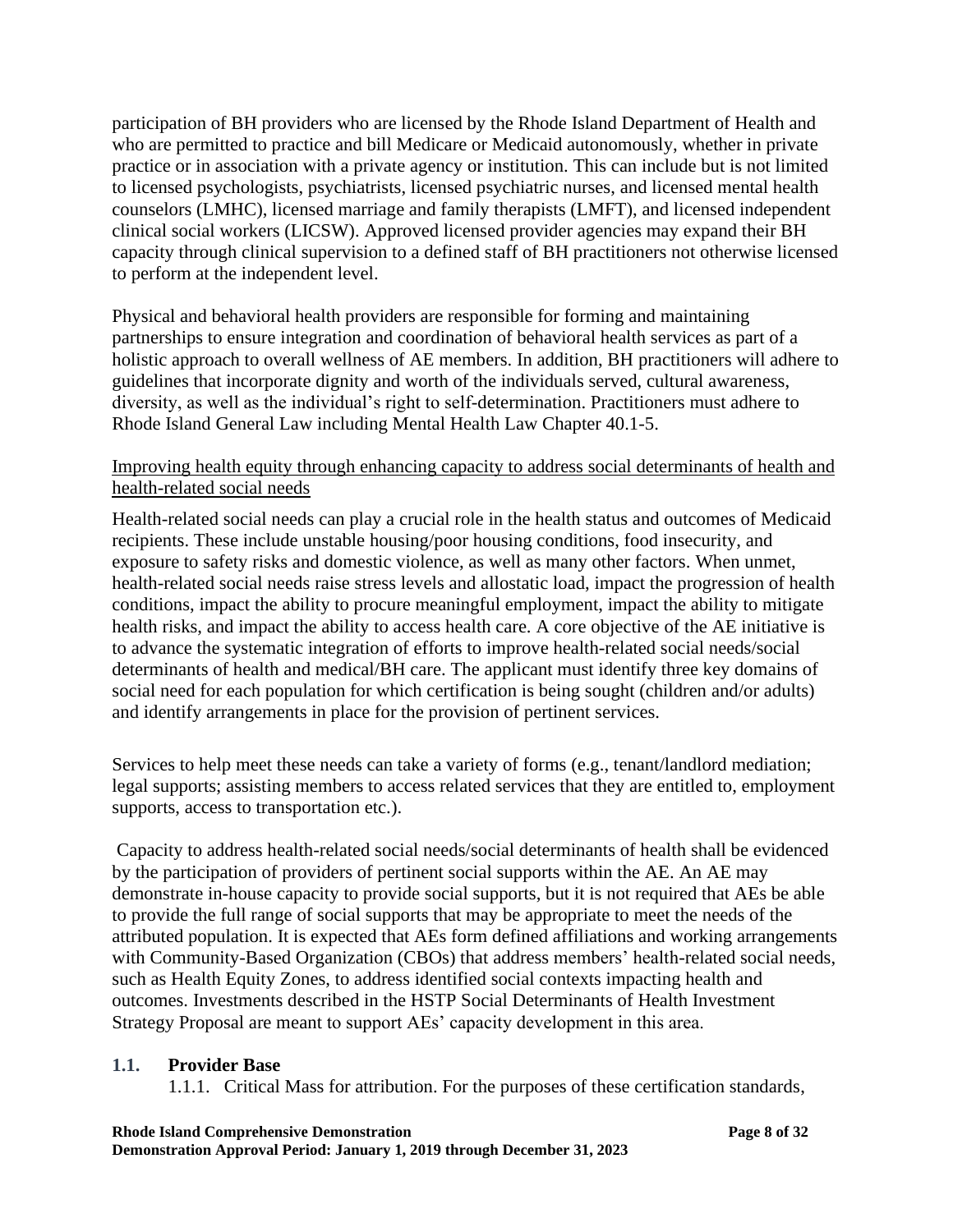provider is differentiated from individual clinicians and is defined as a corporate entity with an identifiable tax identification number for services to patients based on the work of individual clinicians working with or for the corporate entity.

- 1.1.1.1. Attribution: A comprehensive AE must have a base attributable
	- Medicaid population of 5,000 members in accordance with EOHHS Total Cost of Care requirements.
- 1.1.2. Population specific AE application: Delineation of capacity by population served: Children, adults

1.1.2.1 Population-specific primary care and behavioral health capacity to serve children, including adequate pediatricians, family practice clinicians, and advanced nurse practitioners, physician assistants, and pediatric behavioral health providers.

1.1.2.2 Population-specific primary care and behavioral health capacity to serve adults, including adequate internists, family practice clinicians, primary care geriatricians, and/or APRNs/PAs and adult behavioral health providers.

1.1.2.3 Population-specific substance use service capacity

1.1.2.4 Population-specific social determinants service capacity AEs will identify social determinants of health needs for the populations they serve. AEs will identify three areas of critical need for social supports for each population served and describe in-house capacity and/or relationships with providers of social supports to address those needs. For illustration, the community-based services that can have critical impacts in promoting improved health outcomes may include the following:

- Housing stabilization and support services;
- Housing search and placement;
- Utility assistance;
- Food security;
- Support for attributed members who have experienced violence.

AEs may identify other areas deemed to be of critical impact. Note that incentive funds through the HSTP program are available to help strengthen relationships with CBOs and develop internal capacity for screening, referral, and service provision.

# **1.2. Relationship of Providers to the AE**

- 1.2.1. Certification that all AE participating providers have agreed to participate in, and be accountable for health care transformation efforts, as set forth in these certification standards, including use of a total cost of care based Alternative Payment Methodology, in accordance with EOHHS APM requirements.
- 1.2.2. Description of types of member providers and clinicians and their relationship to the Entity: Note that clinicians employed by a participating provider entity are, by definition, participating in and accountable for health care transformation efforts of their employer.
	- 1.2.2.1. Providers (primary care, behavioral health, and community based) are the core organizational and corporate partners in the AE, with voting rights on the AE Board of Directors, who participate in shared savings, movement to risk, participate in written mutual requirements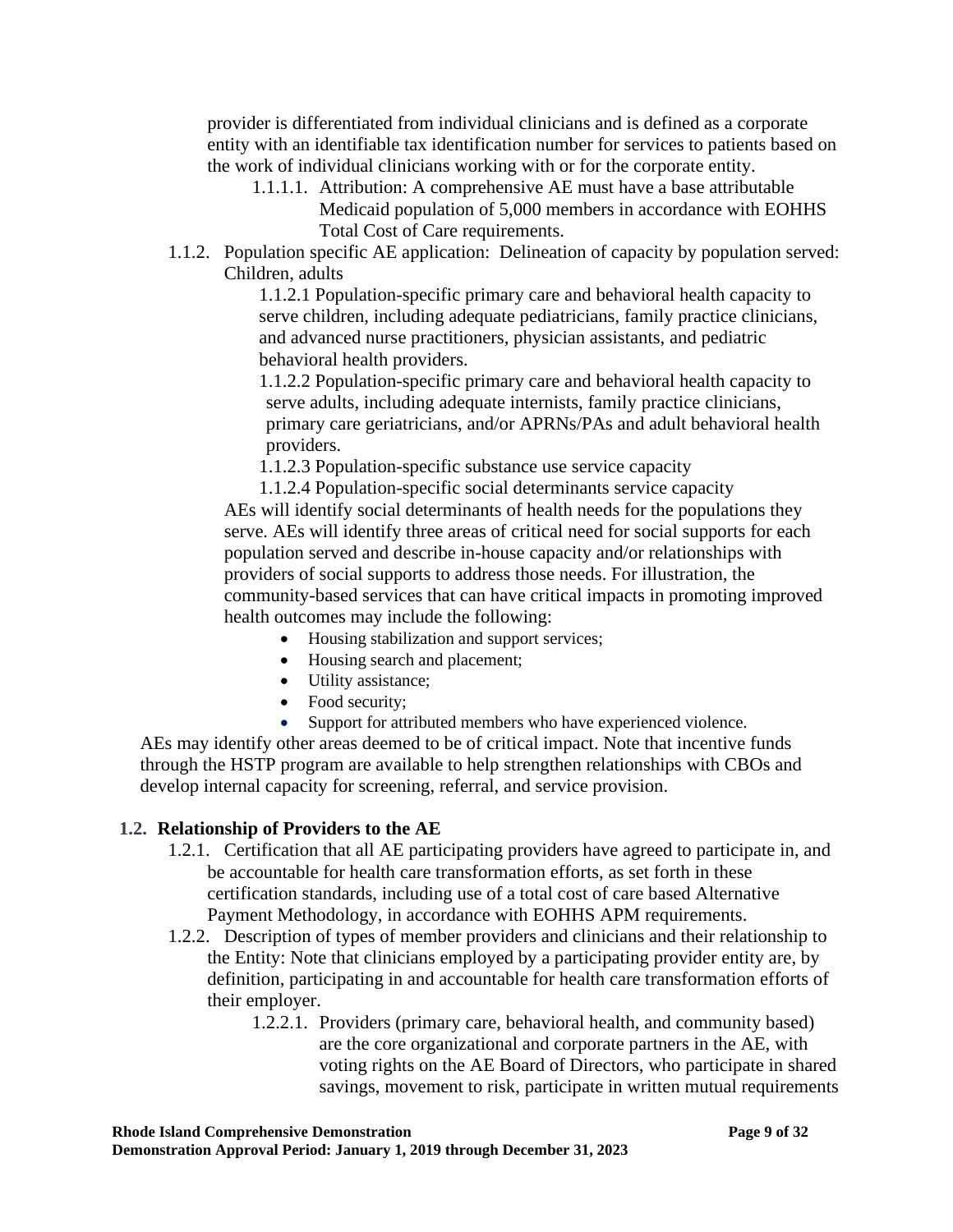and protocols for collaborative practice (e.g., data sharing, care management) to promote and support integrated care, as applicable.

- 1.2.2.2. Primary care providers are recognized providers in attribution methodologies. Although not necessarily represented as voting members of the AE, PCPs provide the direct core capacity the AE brings to the organization of care, have meaningful direct and contractually defined participation in shared savings arrangements and progression to risk, and participate in written mutual requirements and protocols for collaborative practice (e.g., data sharing, care management) to promote and support integrated care.
- 1.2.2.3. Specialty and community-based providers have established referral, coordination, and working relationships with the AE but do not provide a basis for attribution. These include, but are not limited to, arrangements to fulfill the "breadth of provider base" requirements related to providers of behavioral health, substance use services, or social supports to address social determinants of health. Relationships with such providers are essential to demonstrate the ability to coordinate care for the full continuum of needs for attributed populations, particularly rising and high-risk individuals. Depending on the nature of the agreement between the parties, the AE may or may not have shared savings or incentive arrangements with those providers.

# **1.3. Ability to Coordinate for All Levels of Need for any Attributed Population**

- 1.3.1. Demonstrate that the AE can meet all AE requirements to deliver the full continuum of needs for attributed populations by either providing services directly or through accountable care management to ensure smooth transitions. (For reference, see Attachment A)
	- 1.3.1.1. Physical Health: service delivery/coordination capacity beyond the scope of PCP medical care, including specialty and inpatient care.
	- 1.3.1.2. Behavioral Health: meet preventive, routine, and high-end behavioral health needs.
	- 1.3.1.3. Integrated PH/BH: Evidence of direct participation or identified working relationships with a full continuum of BH providers as shown in Attachment A, including recognized CMHO providers and providers recognized by Office of the Health Insurance Commissioner (OHIC) as certified Integrated Behavioral Health providers.
	- 1.3.1.4. Integrated SUD treatment, across the spectrum of need including opioid addiction services
	- 1.3.1.5. Social Determinants: Community Health Team and/or Social Service Organization (SSO) CBO/HEZ partner addressing targeted social determinant area (e.g., focus on housing/housing security).
- 1.3.2. Develop and implement agreed upon protocols that guide the interaction between providers across the continuum of care and to integrate care delivery.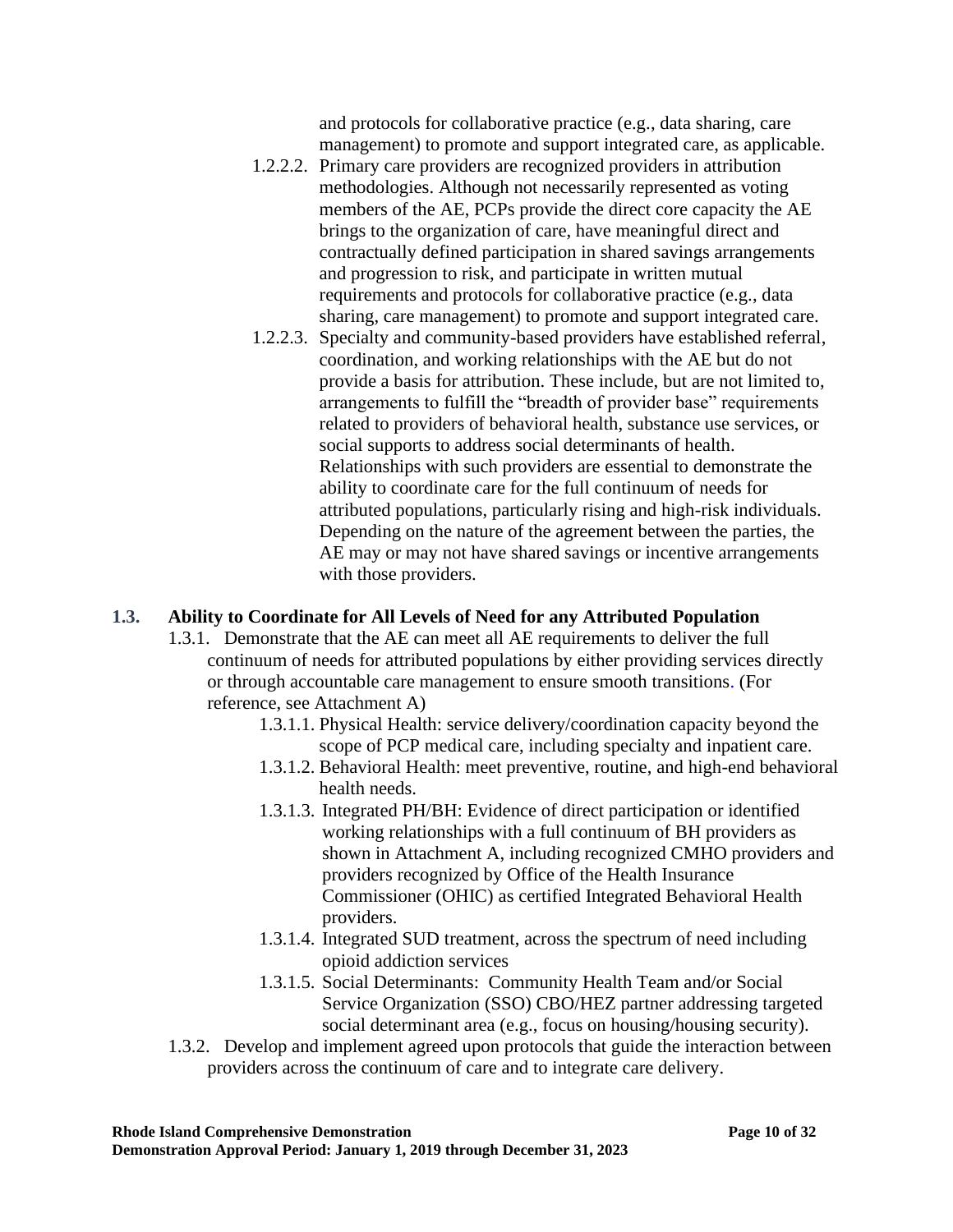# **1.4. Defined Methods to Care for People with Complex Needs**

- 1.4.1. Ability to identify and address rising risk, high risk populations
- 1.4.2. Improve care at points of transition from low to intensive levels of care
- 1.4.3. Ability to work effectively at key points of life transition or impact, as appropriate for the population served, such as discharge from corrections, engagement with DCYF protective custody, risk of loss of housing, homelessness, substance use, domestic violence/sexual violence
- 1.4.4. Ability to care for people with co-occurring chronic conditions, especially BH

# **1.5. Able to Ensure Timely Access to Care**

Minimally - Able to Demonstrate Compliance with all pertinent MCO Access requirements, as specified in the MCO contract and documented below

1.5.1. Assuring timely (within 30 minutes) after-hours phone access

| Appointment                     | <b>Access Standard</b>            |
|---------------------------------|-----------------------------------|
| <b>After Hours Care</b>         | 24 hours 7 days a week            |
| Telephone                       |                                   |
| <b>Emergency Care</b>           | Immediately or referred to an     |
|                                 | emergency facility                |
| <b>Urgent Care Appointment</b>  | Within 24 hours                   |
| <b>Routine Care Appointment</b> | Within 30 calendar days           |
| New Member                      | 30 calendar days                  |
| Appointment                     |                                   |
| Physical Exam                   | 180 calendar days                 |
| <b>EPSDT</b> appointment        | Within 6 weeks                    |
| Non-emergent, non-urgent        | Within ten (10) calendar days for |
| mental health or substance      | diagnosis or treatment            |
| use condition                   |                                   |

1.5.1.1. Minimum Access Standards:

# **2. Corporate Structure and Governance**

A fundamental EOHHS objective is to develop a new type of organization in Rhode Island Medicaid to promote a population health focused and person-centered system of care, both within a racial equity lens. Such an organization must meet a core set of corporate requirements set forth in these requirements. The intent of these requirements include: (1) To ensure multidisciplinary providers are actively engaged in a shared enterprise and have a stake in both financial opportunities and decision-making of the organization; (2) to ensure that assets and resources intended to support RI Medicaid are appropriately allocated, protected, and retained in Rhode Island; (3) to ensure that the mission and goals of the new entity align with the goals of EOHHS and the needs of the Medicaid population; (4) to ensure a structured means of accountability to the population served (5) to make health equity a strategic priority.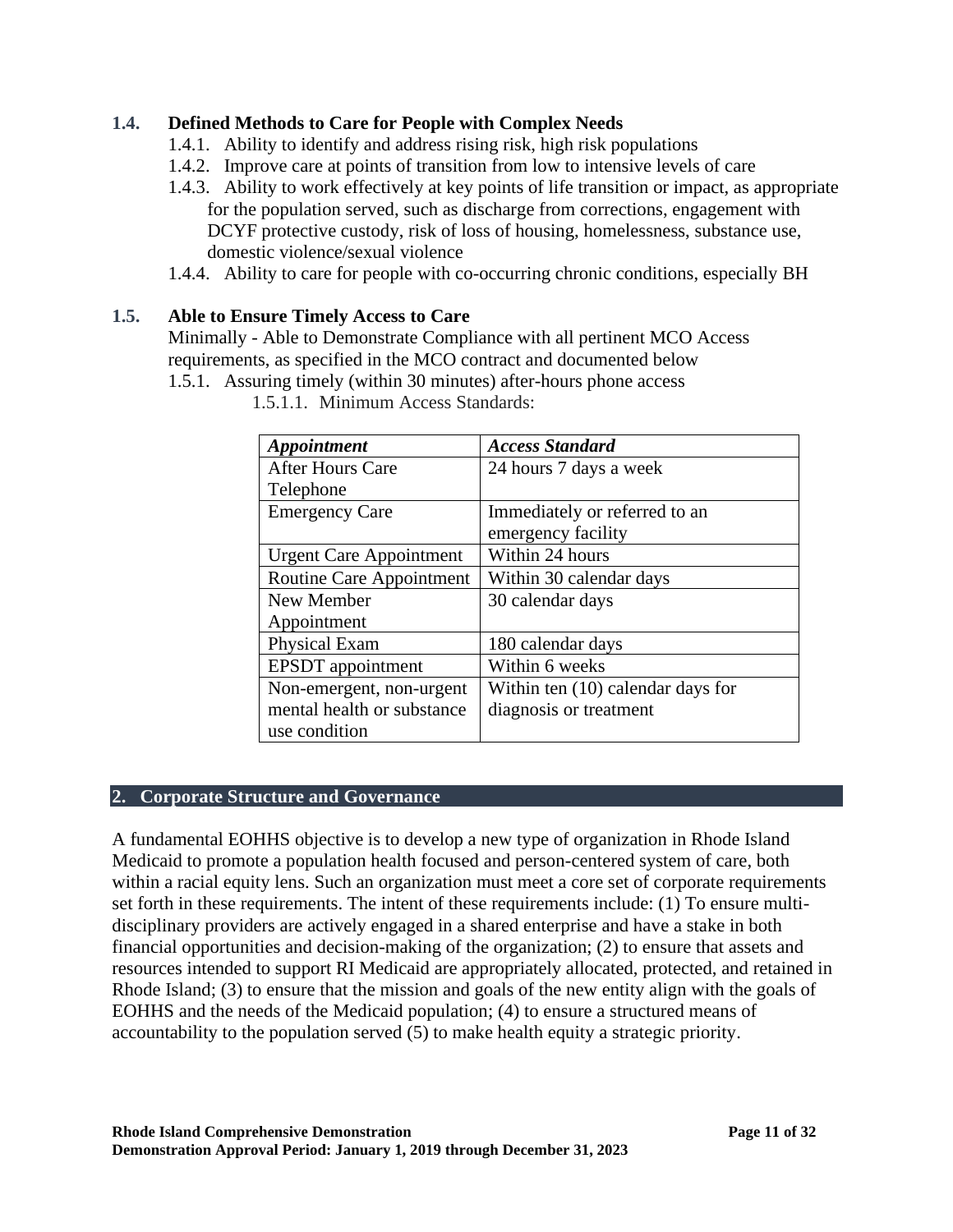A qualified AE applicant must demonstrate its ability to meet the requirements of these certification standards including corporate structure and governance. A qualified applicant must be a legal entity incorporated within Rhode Island and with a federal tax identification number. The AE applicant may be formed by two or more entities joining together for the purpose of forming an AE, or it may be a single entity that includes all required capabilities of an AE.

If two or more parties form the AE applicant, it must be a distinct corporation and meet all the requirements for corporate structure and governance. It must have an identifiable governing body with authority to execute the functions and make final decisions on behalf of the AE. The governing body must be separate and unique to the AE and must not be the same as the governing body of any other entity participating in the AE.

If the applicant is a single entity the AE's board of directors may be the same as that of the single entity. However, the single entity applicant must establish a Governing Committee with distinct obligations and authorities in management of the AE program. The composition of the Governing Committee must include participation of various constituencies as set forth below. The Governing Committee must have authority to make binding decisions regarding the distribution of any shared savings or losses to providers (primary, behavioral health & social service), or other contracted parties, as applicable.

Whether the applicant is a single entity or a multiple entity AE:

- There shall be an established means for shared governance that provides all AE Providers participating in savings and/or risk arrangements with an appropriate, meaningful proportionate participation in the AE's decision-making processes. The structure of the AE must ensure that Governing Board or Governing Committee members have shared and aligned incentives to drive efficiencies, improve health outcomes, work together to manage and coordinate care for Medicaid beneficiaries, and share in savings and in risk.
- The AE must have a mission statement that aligns with EOHHS goals a focus on population health, a commitment to an integrated and accountable system of care, a primary concern for the health outcomes of attributed members, the progressive use of outcome-based metrics, particular concern for those with the most complex set of medical, behavioral health, and social needs, and a health equity lens as part of the AEs governance structure.
- Governing Board of Directors or Governing Committee shall meet regularly, not less than quarterly.

These requirements are further defined in sections 2.1 -2.4. For each requirement, new applicants must either demonstrate specific compliance or propose an approach and timeline not to exceed nine months from the date of provisional certification to come into full compliance.

# **2.1 Multiple and Single Entity Applicants**

2.1.1. By-Laws/ charter that sets forth Membership on the Board of Directors with voting rights that is inclusive of the minimum requirements set forth by EOHHS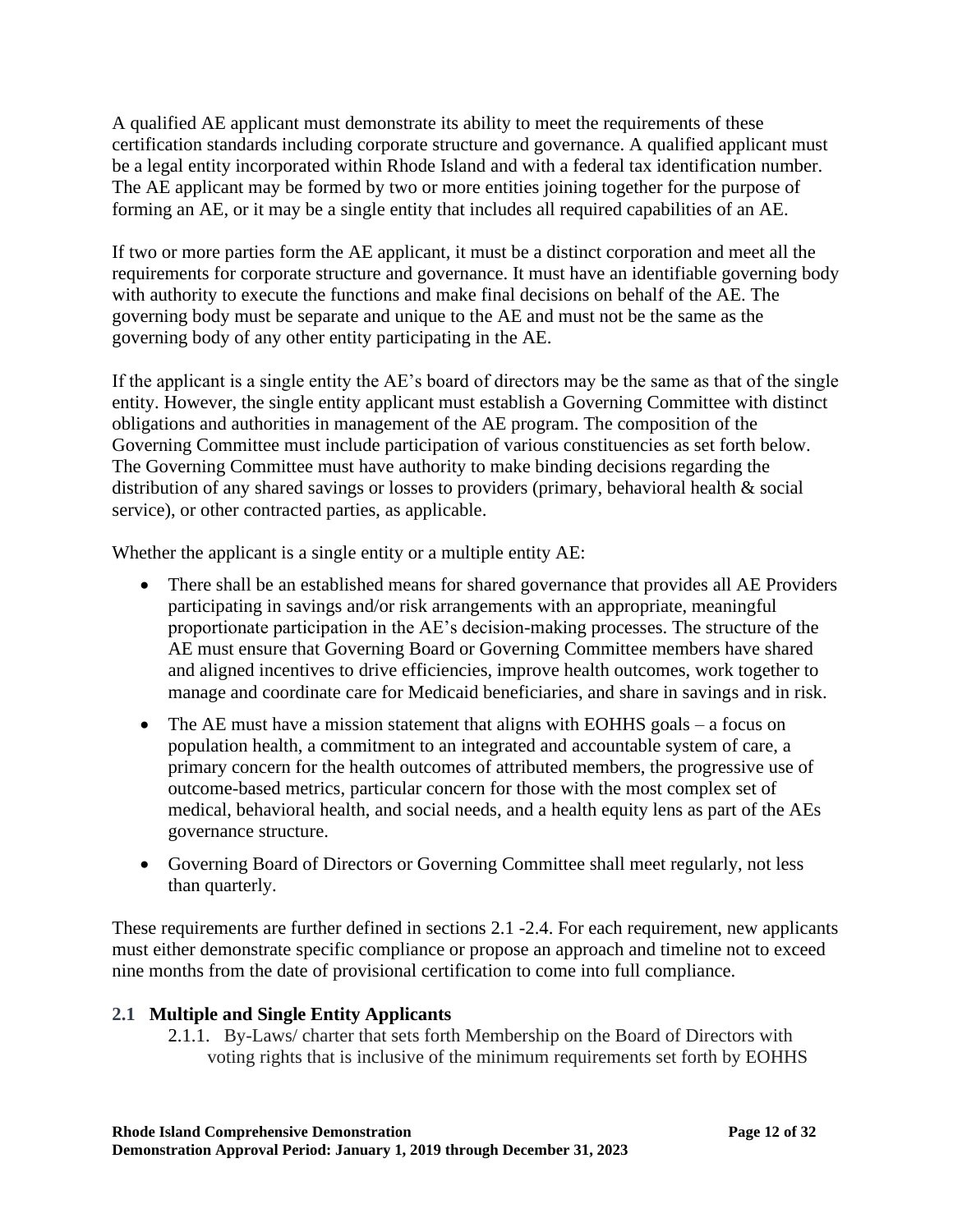- 2.1.2. Inclusion of a Board Level Governing Committee with a distinct focus on Medicaid, and inclusive of an Integrated Care Committee, a Quality Oversight Committee, and a Finance Committee
- 2.1.3. Include quarterly progress dashboards to monitor quality and cost effectiveness to support MCO and AE ability to monitor and improve performance.
- 2.1.4. A Compliance Officer with an unimpeded line of communication with the Board and who is not the legal counsel for the Board
- 2.1.5. Community Advisory Committee (CAC)
	- 2.1.5.1. CAC consisting of at least four persons who are Medicaid beneficiaries attributed to the AE, or who are appropriate family representatives of those beneficiaries, and who are representative of the populations served by the AE (children and/or adults). Alternative structures for meaningful engagement with Medicaid members and families as well as the community may be proposed and must be approved by EOHHS.
	- 2.1.5.2. CAC shall include at least one representative from a Health Equity Zone organization that operates in the AE's geographic service area.
- 2.1.6. Fiduciary and Administrative Responsibility Resides with BOD
	- 2.1.6.1. The AE's administration must report exclusively to the governing Board through the AE's chief executive officer
- 2.1.7. Defined conflict of interest provisions that:
	- 2.1.7.1. Require each member of the governing body, sub-committees, employees, and consultants to disclose relevant financial interests
	- 2.1.7.2. Provide a procedure to determine whether a conflict of interest exists and set forth a process to address any conflicts that arise
	- 2.1.7.3. Address remedial action for members of the governing body that fail to comply with the policy

# **2.2. Governing Board or Governing Committee Members: Inter-Disciplinary Partners Joined in a Common Enterprise**

# 2.2.1. **Core Premises**

Shared governance provides all AE participants with an appropriate, meaningful, proportionate control over the AE's decision-making processes. The Governing Board/Committee will have oversight of the quality of the AE's services to attributed members, provide guidance on decisions related to program design and implementation, and have authority to make binding decisions regarding the distribution of any shared savings or losses to Providers (primary care, behavioral health, and social service/HEZ) or other contracted partners, as applicable. The Governing Board/Committee will:

- 2.2.1.1. Be multi-disciplinary in composition and inter-disciplinary in practice
- 2.2.1.2. Have a defined, transparent structure, ensuring partners have shared and aligned incentives
- 2.2.1.3. Leverage strengths of partners toward an integrated person-centered system of care

# 2.2.2. **Board or Governing Committee Membership**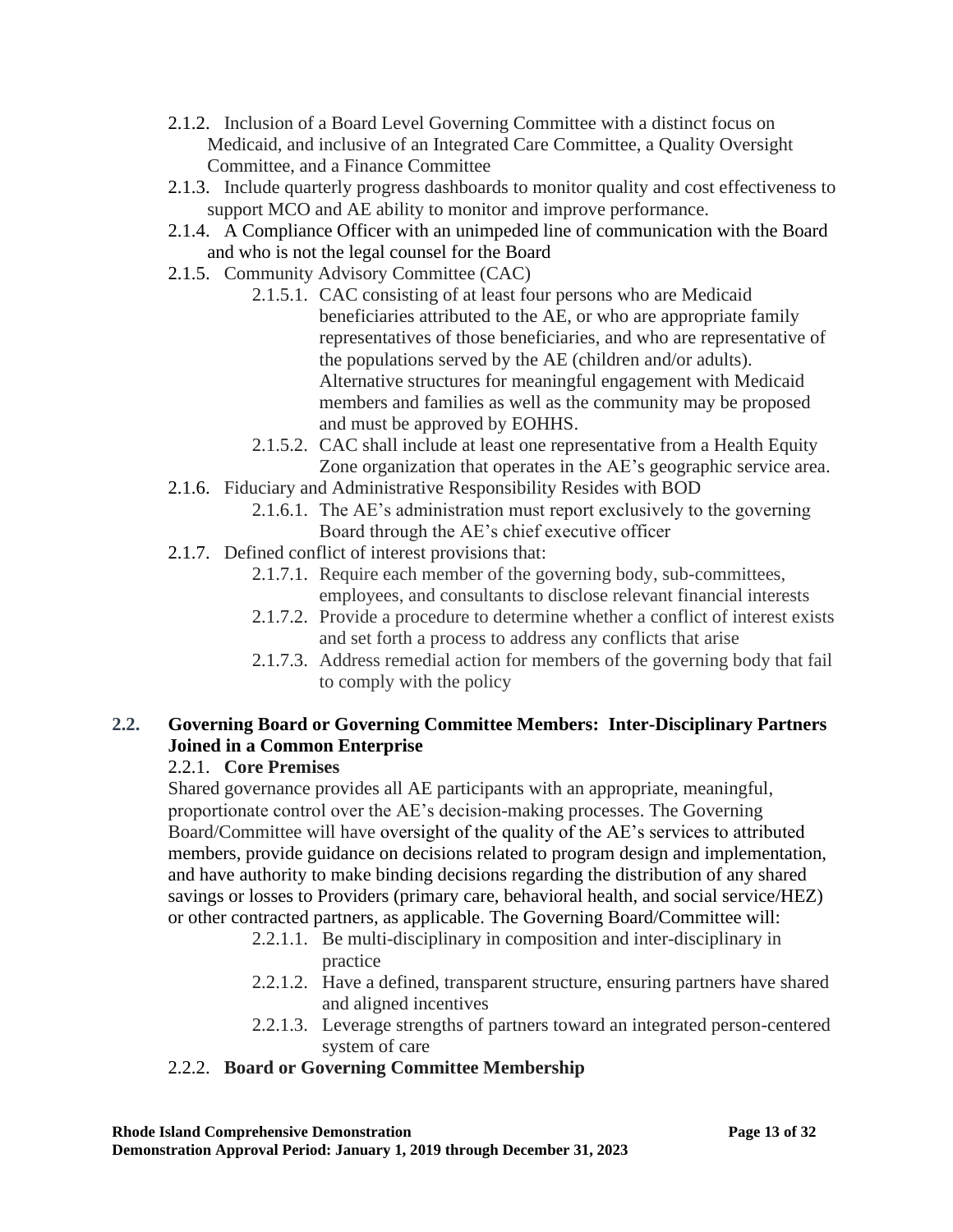- 2.2.2.1. Most voting members of the Board or the Governing Committee shall be primary care providers (i.e., representatives appointed by the respective provider) behavioral health providers (i.e. representatives appointed by the respective provider) from participating provider organizations, provided that at least three members shall be primary care providers and three members shall be behavioral health providers. The meaning of the term provider is as set forth in Section 1.1.1
- 2.2.2.2. Minimal representation requirements, for each population certified to serve:
	- 2.2.2.2.1. **Children:** Pediatric primary care provider, Pediatric BH provider, Pediatric representative member of Consumer Advisory Committee (must be a member or representative of an attributed member of the AE), CBO provider of age-appropriate social supports (i.e., representatives appointed by the respective provider)
	- 2.2.2.2.2. **Adults:** Internal Medicine primary care provider, Adult BH provider, Adult representative member of Consumer Advisory Committee (must be an attributed member of the AE), CBO provider of age-appropriate social supports (i.e., representatives appointed by the respective provider)

# **2.3. Compliance**

- 2.3.1. Provisions for assuring compliance with State, Federal law re: Medicaid, Medicare.
- 2.3.2. Policies and Procedures related to debarred providers, discrimination, protection of privacy, use of electronic records.
- 2.3.3. Policies and procedures for compliance with anti-trust rules and regulations
- 2.3.4. AE compliance program includes a designated compliance official who is not legal counsel and a mechanism to identify and address compliance problems including fraud, waste, and abuse.
- 2.3.5. Compliance Officer. A single entity AE may use an existing Corporate Compliance Officer in this role provided that the Compliance Officer's scope of activities includes compliance with AE program requirements and at least twice annual reporting to the Governing Body/Committee.

# **2.4. Required - an Executed Contract with a Medicaid Managed Care Organization**

- 2.4.1. Required for attribution, shared savings/risk contract, and to be eligible for Health System Transformation Program (HSTP) incentive funds.
- 2.4.2. Comport with EOHHS defined delegation rules re: AE/MCO distribution of functions.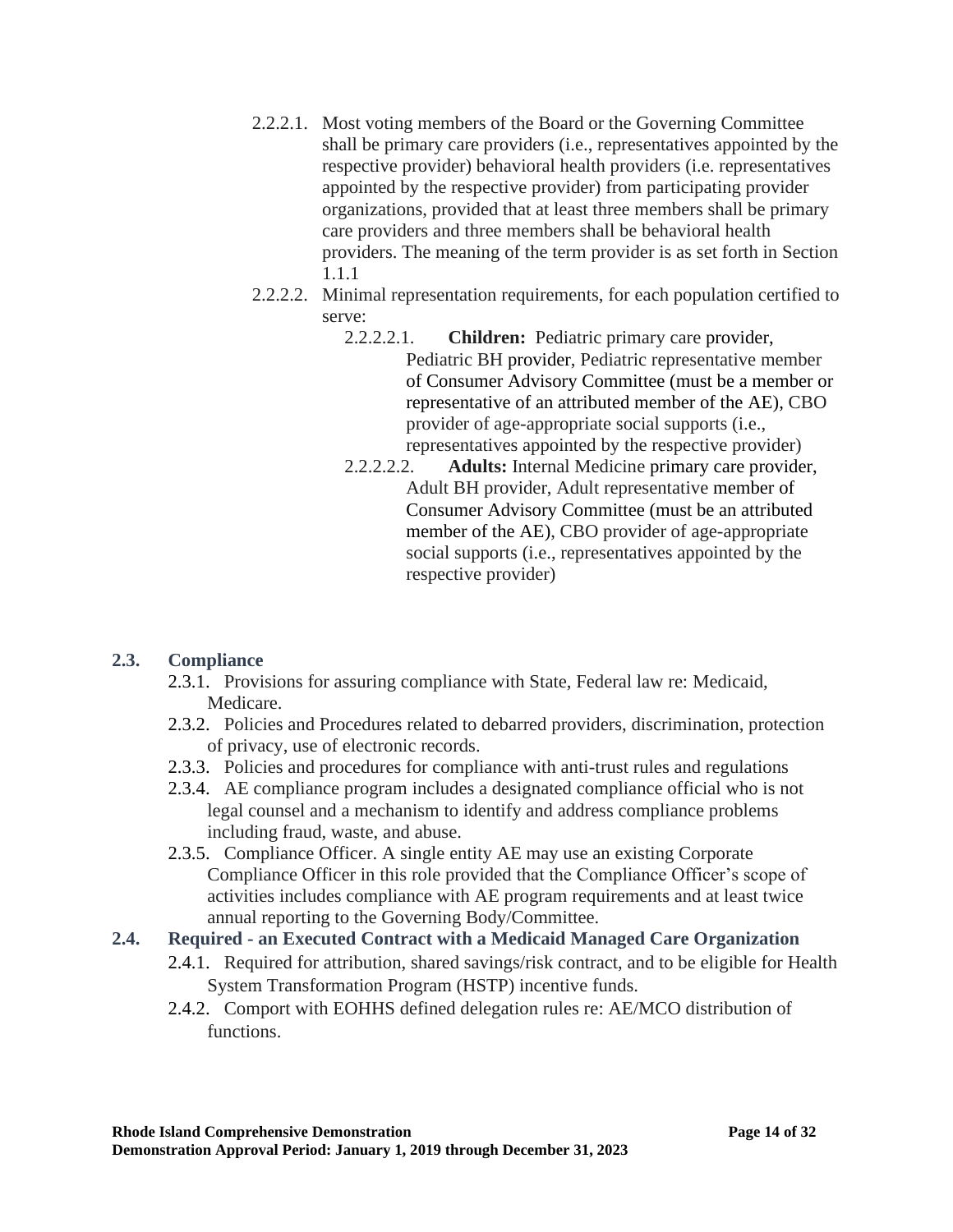#### **3. Leadership and Management**

#### **3.1. Leadership Structure**

There must be a single, unified leadership structure, with commitment of senior leaders, backed by the required resources to implement and support the vision. AE organizational leadership must explicitly demonstrate that improving health equity is an organizational priority (at all levels of the organization). Health equity goals should inform resource allocation and drive AE efforts to improve community conditions for Medicaid recipients. The AE shall describe how its current structure meets these requirements or set forth a defined plan with fixed dates and deliverables as to how compliance will be progressively achieved. The leadership structure must include:

- 3.1.1. For a multiple or single entity AE, a Chief Executive and/or a Medicaid AE Program Director responsible to the BOD and for AE operations.
- 3.1.2. Management structure/staffing profile describing how the various component parts of the AE will be integrated into a coordinated system of care. This may include specific management services agreements with MCOs or subcontracts under the direction of the AE. Pertinent areas include:
	- 3.1.2.1. Integrated Care Management
	- 3.1.2.2. IT Infrastructure/Data Analytics
	- 3.1.2.3. Quality Assurance and Tracking
	- 3.1.2.4. Finance Description of infrastructure for
		- 3.1.2.4.1. Unified financial leadership and systems
		- 3.1.2.4.2. Financial modeling capabilities and indicators
		- 3.1.2.4.3. Designing incentives that encourage coordinated,
			- effective, efficient care
- 3.1.3. Leadership and management structure/ staffing profile describing how the AE will deploy interventions to reduce total cost of care (TCOC), including interventions to address utilization of healthcare services that the AE does not directly provide itself. In addition to general program certification requirements, certified AEs entering into downside risk contracts with MCOs will be required to obtain a Risk Bearing Provider Organization (RBPO) certification from the Office of the Health Insurance Commissioner (OHIC). Such OHIC certification will require AEs to document how they plan to cover downside losses and demonstrate the financial capacity to bear an estimated amount of downside risk.

#### **4. IT Infrastructure – Data Analytic Capacity and Deployment**

IT infrastructure and data analytic capabilities are widely recognized as critical to effective AE performance. The high performing AE must make use of comprehensive health assessment and evidence-based decision support systems based on complete patient information and clinical data across life domains. This data will be used to inform and facilitate Integrated Care Management across disciplines, including strategies to address social determinants of health care.

It is not necessary that an AE use limited resources to independently invest in and develop "big data" capabilities. There are many efforts underway in Rhode Island to standardize data collection and take advantage of emerging technologies, such as all payer data systems to enable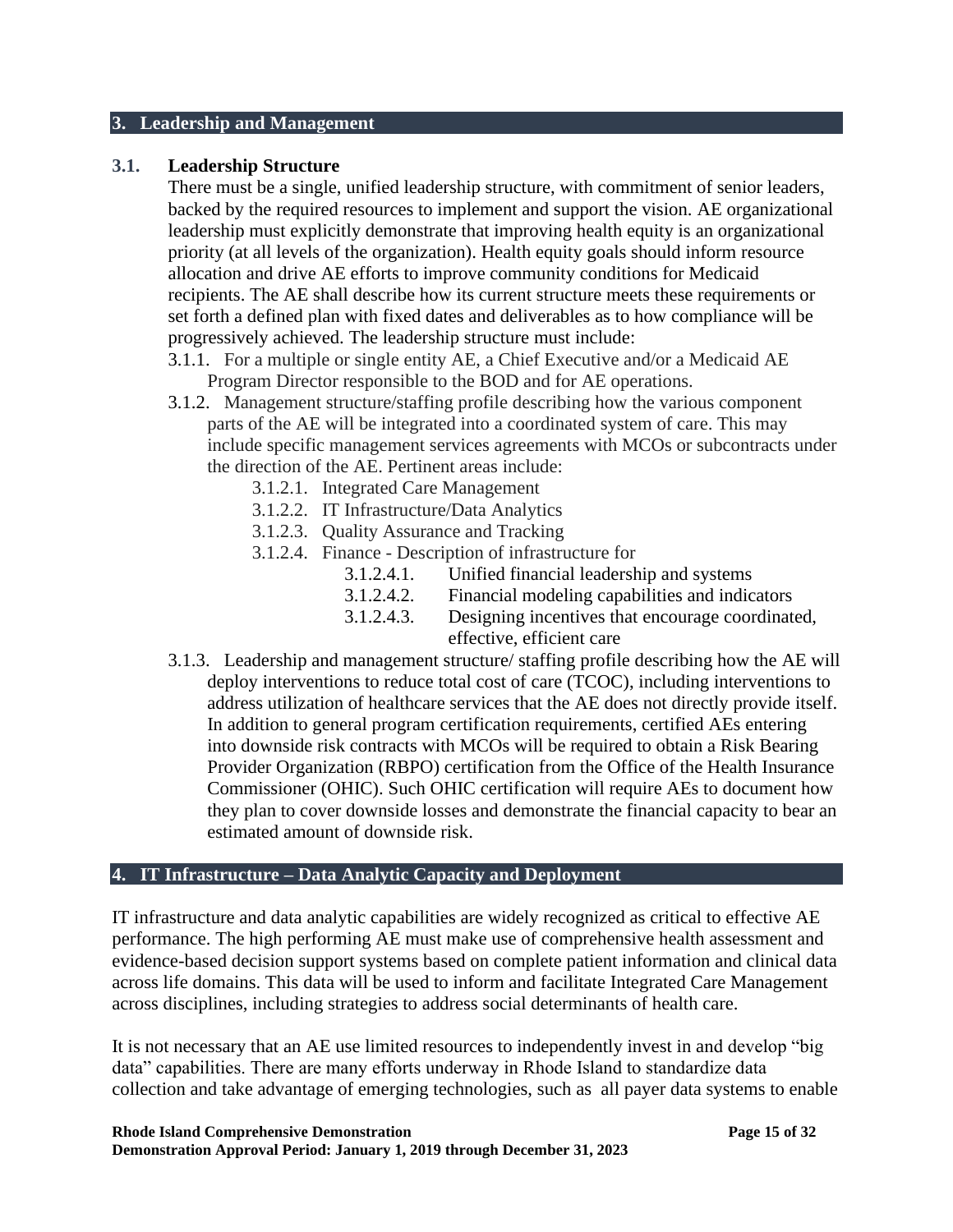access to an up-to-date comprehensive clinical care record across providers (e.g., CurrentCare, care management dashboards & Quality Report System (QRS)), and to forge system connections that go beyond traditional medical claims and eligibility systems (e.g. SNAP, homelessness, census tract data on such factors as poverty level, percent of adults who are unemployed, percent of people over age 25 without a high school degree, etc.). In addition, building partnerships with community-based organizations can also be achieved through IT infrastructure and implementation of a Community Resource Platform (CRP), as described in the HSTP Social Determinants of Health Investment Strategy. AEs shall be included in system planning and preparedness (user testing) and expected to leverage their arrangement with their communitybased partners for this purpose. MCOs have long established administrative claims data and eligibility files. **As such, many of these required capacities and capabilities might best be achieved in partnerships with MCOs and others to avoid duplicative infrastructure.**

A successful AE will be able to draw upon and integrate multiple information sources that use validated and credible analytic profiling tools to conduct regular risk stratification/predictive modeling to segment the population into risk groups and to identify those beneficiaries who would benefit most from care coordination and management. The goal of analytical tools is to define processes to advance population health, to support risk segmentation to better target efforts to rising risk and high-risk groups, to critical points of transition, to strengthen clinical practice, to promote evidence-based care, to report on quality and cost measures, to use data in improvement initiatives related to physical and/or behavioral health, to be able to identify and intervene upon health disparities, and to better coordinate care.

### **4.1. Core Data Infrastructure and Provider and Patient Portals**

- 4.1.1. Able to receive, collect, integrate, utilize person specific demographic (race, ethnicity, language, disability (RELD)), clinical, and health status information.
	- 4.1.1.1. Able to ensure data quality, completeness, consistency of fields, definitions
	- 4.1.1.2. EHR capacity: Ability to share information with providers and partner organizations.
		- 4.1.1.2.1. Use EHR systems to document medical, behavioral, and social needs in one common medical record that can be shared across the network within HIPAA guidelines. Use EHRs that comply with Office of the National HIT Coordinator (ONC) certification standards. Require use of EHRs to capture clinical data necessary for quality measurement as part of care delivery and submit these data to QRS system.
	- 4.1.1.3. Patient registries shared patient lists (e.g., PCP, BH provider, Care management) to ensure providers are aware of patient engagements.
	- 4.1.1.4. Demonstrate that at least 60% of AE patients are enrolled in CurrentCare and/or document a plan to increase CurrentCare enrollment.
	- 4.1.1.5. AE provider participants must contribute data from their EHRs to CurrentCare (AE office-based providers will send encounter data in a Clinical Care Document Format (CCD) via "Direct" secure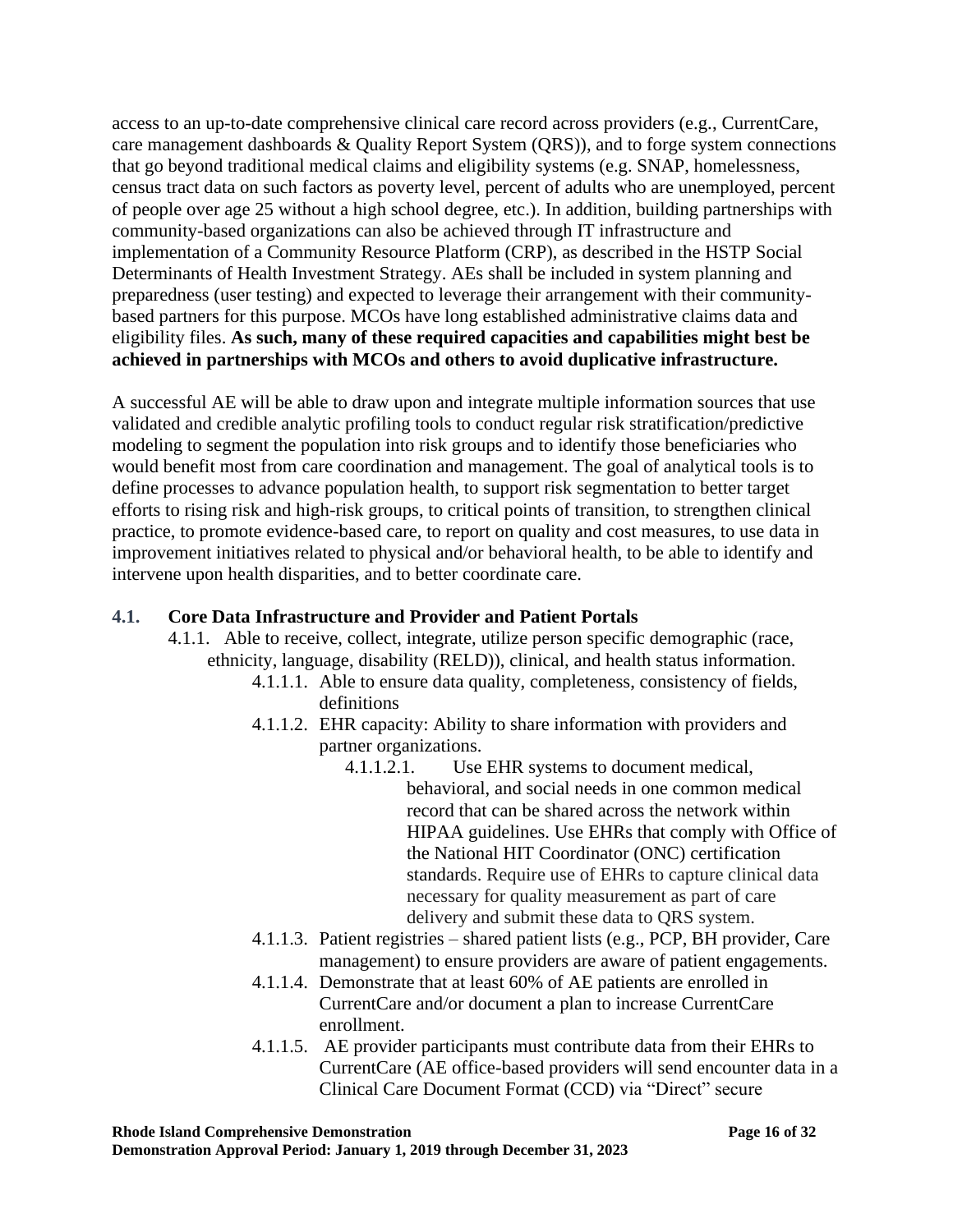messages). AE provider participants must have the ability to receive data from CurrentCare or CurrentCare enrolled patients in at least one of the following ways: Through bi-directional interfaces with CurrentCare, or where RIQI and AE provider participants' EHR vendor capacity exists, ensure staff have appropriate access to CurrentCare viewer or CurrentCare data within their EHR.

- 4.1.1.6. AE provider participants must demonstrate capacity to exchange clinical quality data electronically via the QRS. This will enable data and reporting capability necessary to identify and monitor quality and performance opportunities. AEs are expected to submit full panel submissions as part of this CDE process. The appropriate quality improvement and clinical staff should have access and use of the QRS as needed. Participation in the QRS is vital to fulfill quality measure implementation for the AE program as well as other electronical clinical data exchange requirements.
- 4.1.1.7. Participate in primary source verification activities (chart reviews, supplying EHR screenshots, correcting data submission errors asneeded, etc.) as necessary for the Quality Reporting System (QRS) to obtain Data Aggregator Validation (DAV) program certification from the National Committee for Quality Assurance (NCQA).

# **4.2. Using Data Analytics for Population Segmentation, Risk stratification, Predictive Modeling**

Able to draw upon and integrate multiple information sources to conduct regular risk stratification/predictive modeling to segment the population into risk groups, identify the specific people that will benefit the most from care coordination and management. Such tools should incorporate social risk factors. (e.g., neighborhood, race, ethnicity, preferred language, housing, family supports into risk profiling, by population). This is a critical aspect of health equity efforts.

- 4.2.1. Identified methodology and tools for attributed member risk stratification to identify highest complexity, rising/imminent risk groups
- 4.2.2. By population groups included in certification: Children, adults
- 4.2.3. Incorporating social determinants (e.g., housing, family support systems) into risk profiling, by population
- 4.2.4. Able to identify the use of validated, effective, credible tools for analytic profiling

# **4.3. Reshaping workflows by Deploying Analytic Tools – Business Process Support Systems & Metrics**

Development of defined strategic focus on the AE processes and outcomes that impact costs.

- 4.3.1. Defined set of business process metrics meaningfully targeted to both operational and total cost of care efficiency.
- 4.3.2. Actions to Enhance Ability to Manage Care processes. Reshaping workflows for: availability and access, high impact interventions, reduce variance in quality/outcomes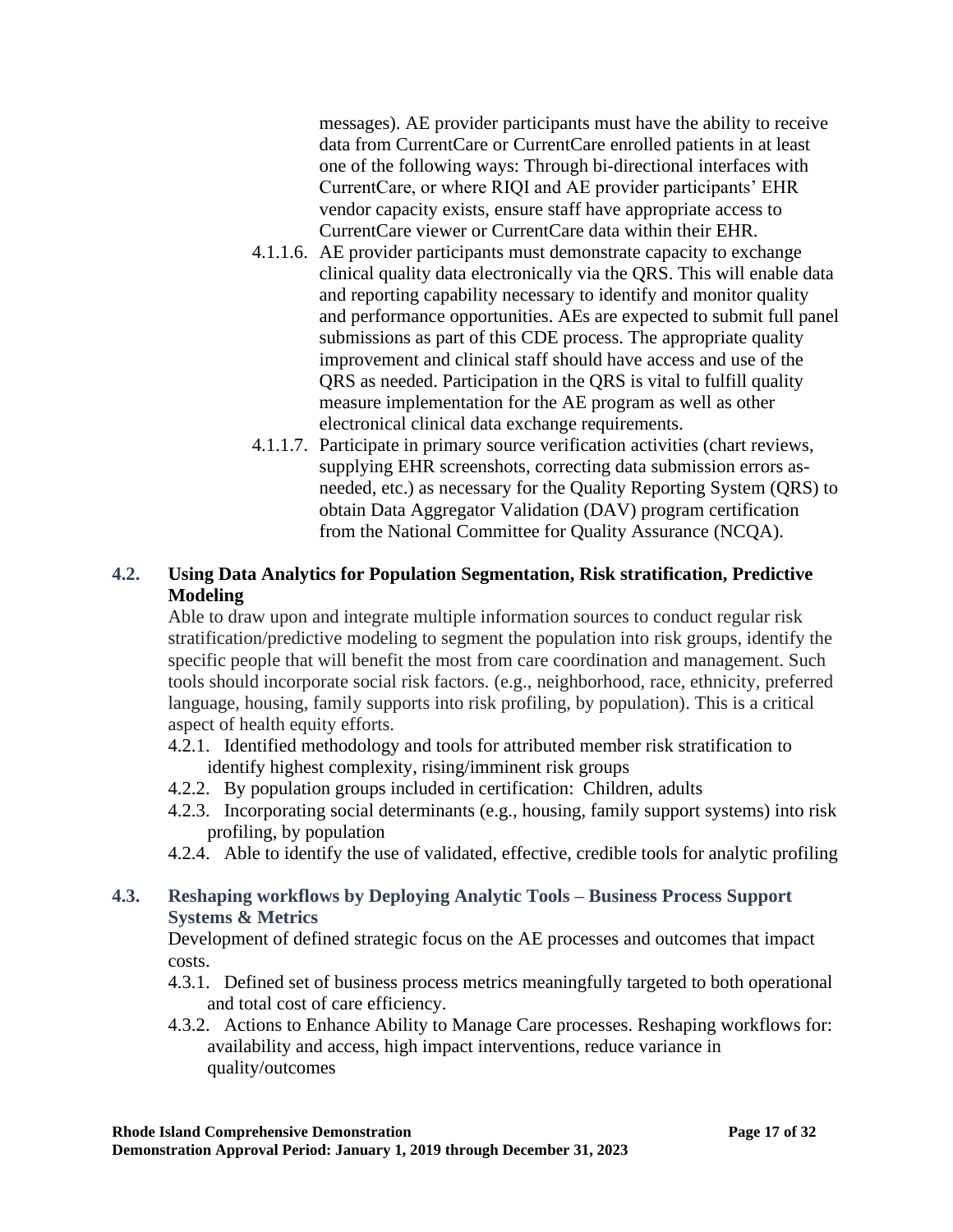4.3.3. Defined tools in place for tracking and monitoring level of performance in meeting contact and follow up objectives in implementation of the care model; established protocols for review of performance and feedback loops for quality improvement.

# **4.4. Integrating Analytic work with Clinical Care and Care Management Processes**

- 4.4.1. HIT tools to provide screening and clinical decision support (e.g., RIQI care management dashboards) to providers to help ensure they follow the evidence-based care pathways, inclusive of behavioral health and social determinants of health.
- 4.4.2. Define processes to promote evidence-based medicine, report on quality and cost measures, and coordinate care.
- 4.4.3. Provision of actionable information to providers within the system
	- 4.4.3.1. Analysis of gaps, needs, risks based on evidence-based practice. Gaps in care reports based on deviations from evidence-based practice.
	- 4.4.3.2. To help enhance and/or direct care coordination/care management. E.g., medication management.
- 4.4.4. Early warning system

Established methods to alert, engage the care management team to critical changes in utilization. Alerted before bearing the full burden of costs.

- 4.4.4.1. Employ a Care Management Dashboard (real time dashboard of patient-admissions and discharges to EDs and hospitals)
- 4.4.4.2. Employ Care Management Alerts (ADT notification via direct messaging of ED and hospital admissions and discharges)

# **4.5. Staff Development – Training**

- 4.5.1. Training in, and expectation for, using data systems effectively, using data to manage patients care.
- 4.5.2. Ongoing aggregate reporting with individual/team drill-downs re: Conformance with accepted standards of care, deviations from best practice, identified breakdowns in process

# **5. Commitment to Population Health and System Transformation**

Central to the AE model is progression to a systematic population health model that works to improve the health status of the entire attributed population while systematically segmenting subpopulation risk groups with complex needs in order to implement focused strategies to improve their health status; ensuring that the gap between subpopulation's health outcomes does not widen. An effective system recognizes interrelated conditions and factors that influence the health of populations over the life course, identifies systematic variations in their patterns of occurrence, and develops a road map to address social determinants of health (SDOH) based on recognized best practices locally and nationally. Along with clinical and claims data, the entity identifies population needs in collaboration with state and local agencies (for example, the HEZ) using publicly available data to develop a plan.

# **5.1. Key Population Health Elements**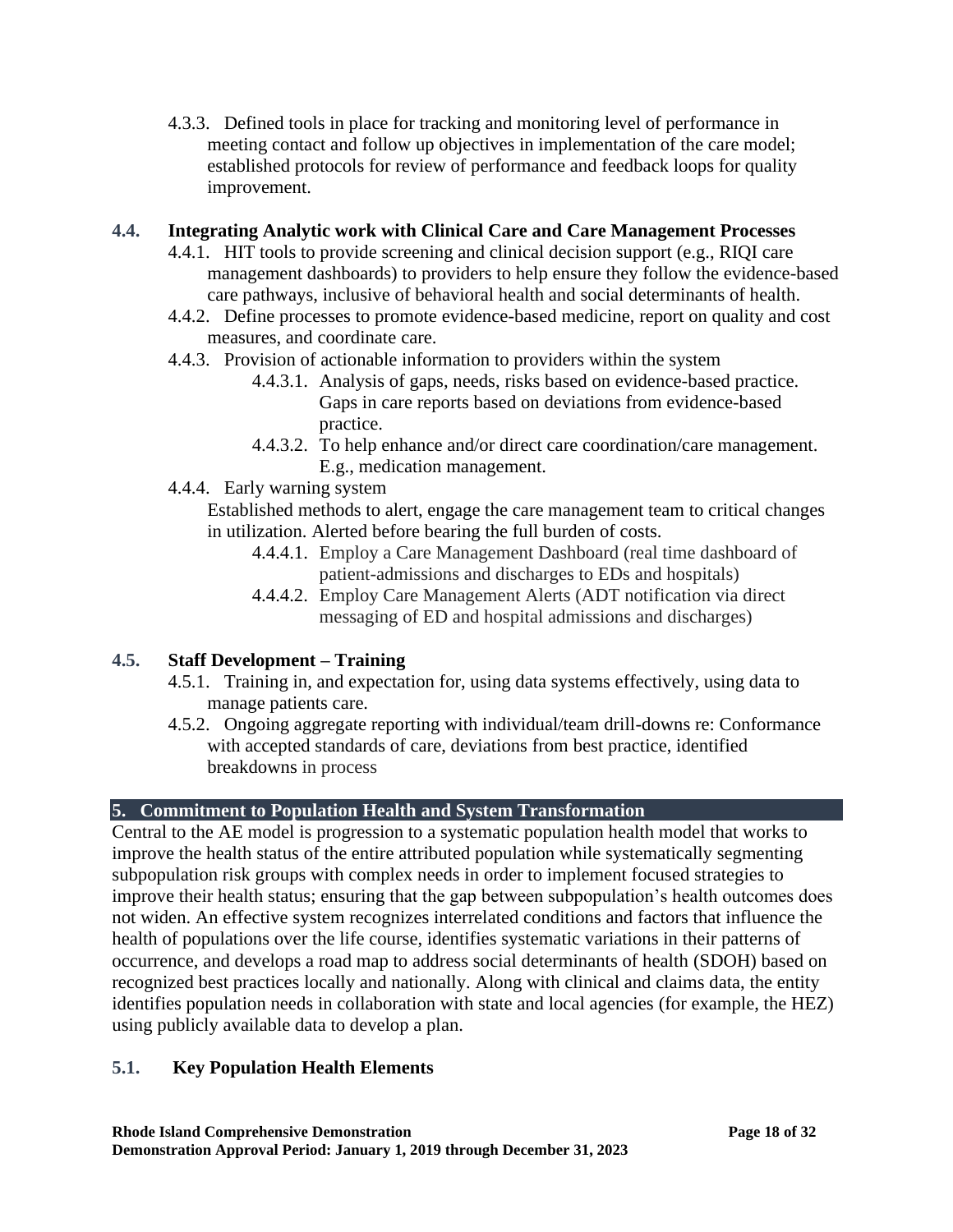An applicant will describe its approach to population health management, including how their approach:

- 5.1.1. Is population-based
- 5.1.2. Is data-driven
- 5.1.3. Is evidence-based
- 5.1.4. Is person and family-centered: Provides strength based individual and family support and care plans that are reflective of member/family voice and preferences.
- 5.1.5. Recognizes and addresses SDOH. Creates programmatic interventions by subpopulation.
- 5.1.6. Is team based and includes care management and care coordination, effective management of transitions of care, and collaboration with community health teams and community health workers as integral partners
- 5.1.7. Integrates BH and PH/primary care, including the identification of modifiable, non-modifiable risk factors for poor behavioral health outcomes.

# **5.2. Health Equity & Social Determinants of Health**

- 5.2.1. An applicant will demonstrate that it recognizes and seeks methods to approach key social determinants of health. These can include social factors such as housing, food security, safety, transportation, and domestic violence.
- 5.2.2. An applicant will demonstrate that it has capacity to perform a Population Health and SDOH Assessment, including evaluating the social needs of its members and taking actions to maximize the degree that Attributed Members receive appropriate care and follow-up based on their identified social needs.
	- 5.2.2.1. Develop, implement, and maintain procedures for completing an initial SDOH Care Needs Screening for Attributed Members based on a defined protocol. The protocol shall identify what triggers a screening and may be based on such factors as diagnosis, care utilization pattern or patient self-identification. Procedures shall address approach to completing an initial SDOH Care Needs Screening for persons with a primary care visit. AEs may collaborate with MCOs to support these activities.
	- 5.2.2.2. The SDOH Care Needs Screening shall be an instrument defined by the AE and reviewed by EOHHS. The screening shall evaluate Attributed Members' health-related social needs in order to determine the need for social service intervention. Such services shall include but not be limited to:
		- Housing insecurity;
		- Food insecurity;
		- Interpersonal violence; and
		- Utility assistance;

Note: If SDOH screen is conducted during a telephone visit, e-visit or virtual check in or independent of a visit, providers may use their discretion whether to ask questions related to interpersonal violence. The interpersonal violence domain must, however, be included for screens administered during in-person visits.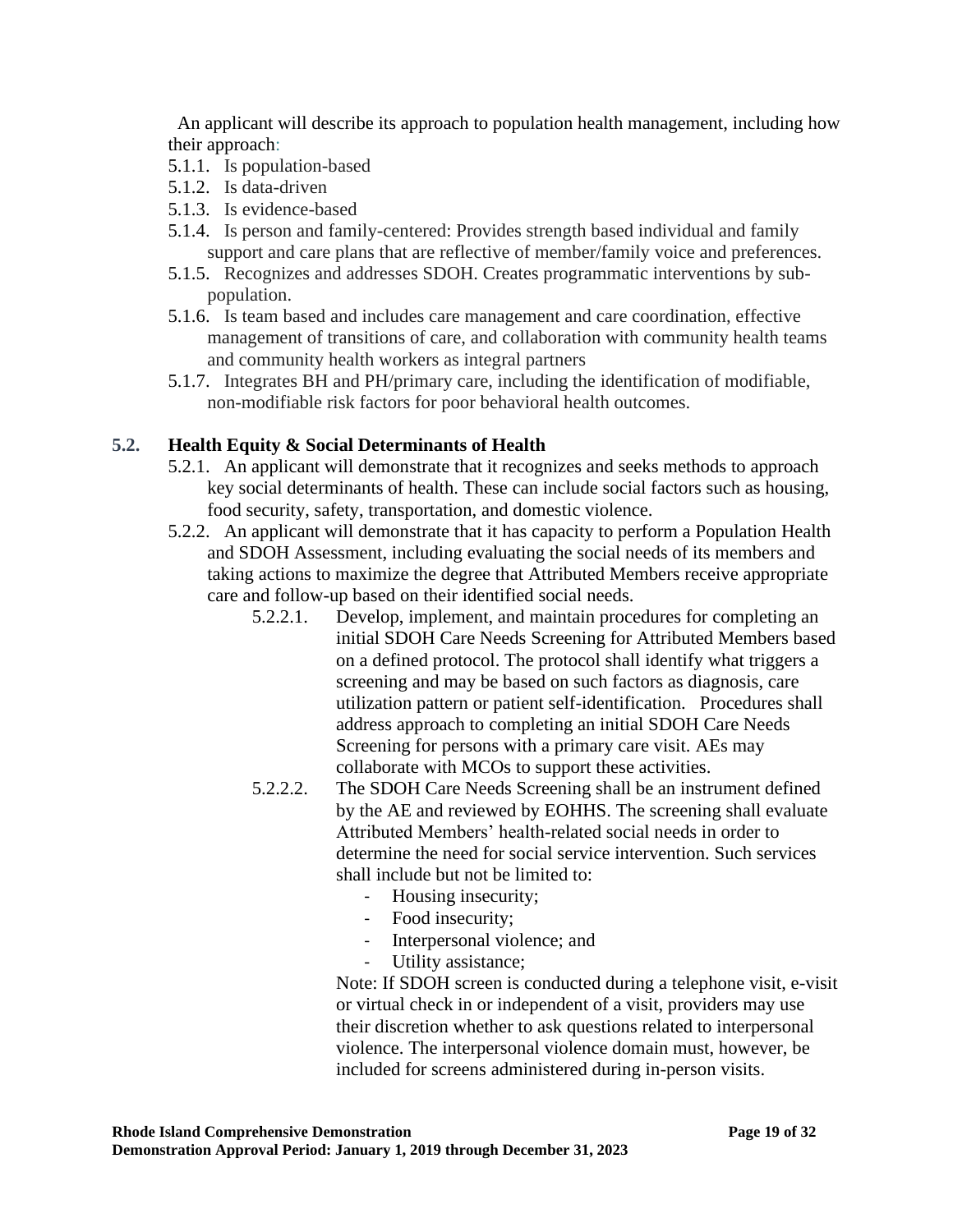- 5.2.2.3. Evaluate Attributed Members' SDOH screening needs through regular analysis of available claims, encounter, & clinical data on diagnoses and patterns of care, in partnership with participating MCOs;
- 5.2.2.4. Develop electronic reporting (electronic data exchange/QRS) or claiming mechanism through the use of diagnostic Z codes to allow social needs data to be systematically provided to MCOs/EOHHS.
- 5.2.3. Coordination with CBOs. Establish protocols with CBOs to ensure that attributed members receive supportive services to address indicated social needs, such as: warm-transfers, closed-looped referrals, navigation, case management, and/or care coordination for appropriate care and follow-up. May be done in direct coordination with MCOs.
	- 5.2.3.1. Develop a standard protocol for referral for social needs using evidence and experience-based learning and for tracking referrals and follow-up. AEs may leverage the Unite Us tool procured by the state to satisfy this requirement. Social needs assistance shall include:
		- Referring to providers, social service agencies, or other community-based organizations that address the Attributed Member's needs
		- Providing support to maximize successful referrals, which may include:
			- o Actions to maximize the outcome that the Member attends the referred appointment or activity, including activities such as coordinating transportation assistance. Attending appointment with members & following up after missed appointments;
			- o The Attributed Member's PCP or care team member communicating and sharing records with the provider being referred to, as appropriate to coordinate care;
			- o The Attributed Member's PCP or care team member directly introduces the Attributed Member to the service provider, if co-located, during a medical visit (i.e., a "warm hand-off");
			- o Providing information and navigation to the Attributed Member regarding community providers of social services that address the Attributed Member's health-related social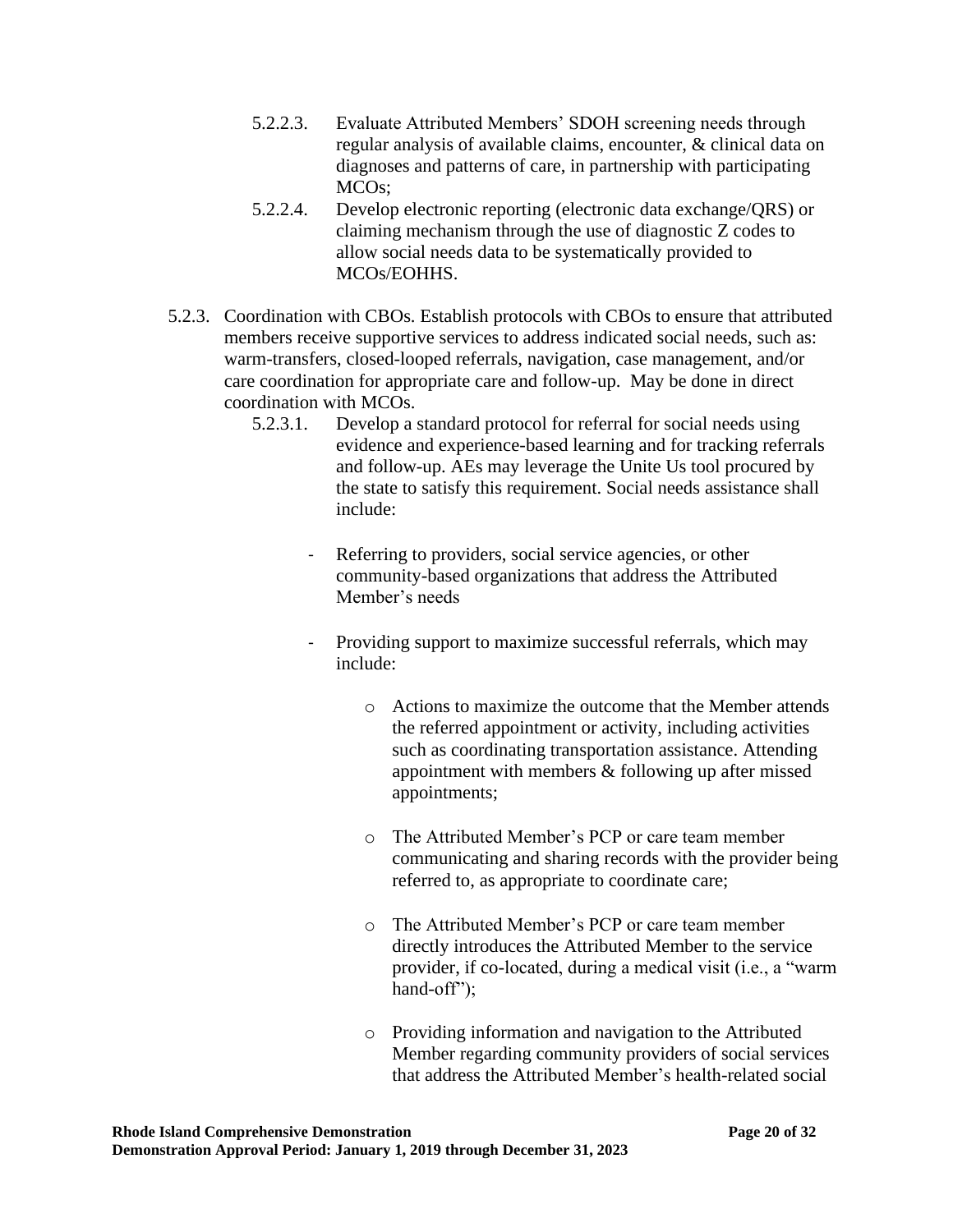needs, as appropriate;

- o Providing the Attributed Member with information and counseling about available options; and
- o Coordinating with community providers of social services to improve integration of care.
- 5.2.3.2. AE should have a documented plan for the tracking and reporting of referrals for social needs to MCO. The plan should include:
	- Standardized protocol for referral to social service provider
	- Methods for tracking referrals
	- Development of metrics to define a successful referral
	- Development and implementation of standards and reporting of metrics and referral information to MCO

AEs may leverage the Unite Us tool procured by the state to satisfy this requirement.

# **5.3. System Transformation and the Healthcare Workforce**

In consideration of the essential role that AEs will play in RI's health system transformation, AEs will be expected to partner with EOHHS, DLT, URI, RI College, CCRI, and other education and training providers to support RI's workforce transformation efforts. Such efforts shall include, but not be limited to, the following activities:

- 5.3.1. Healthcare workforce transformation planning
	- 5.3.1.1. Participate on EOHHS, DLT, or other committees as requested to provide ongoing assessment of healthcare workforce transformation needs and strategies.
	- 5.3.1.2. Participate in periodic employer surveys of healthcare workforce development needs and opportunities
- 5.3.2. Healthcare workforce transformation programming
	- 5.3.2.1. Collaborate with URI, RIC, CCRI and/or other education and training providers to assist in educational planning, curriculum development, instruction, clinical training, research, and/or other educational activities related to healthcare workforce transformation.
	- 5.3.2.2. Develop partnerships with URI, RIC, CCRI and/or other education and training providers to expand clinical rotations and/or internships to prepare health professional students with knowledge and skills needed to achieve RI's health system transformation goals.
	- 5.3.2.3. Develop partnerships with URI, RIC, CCRI and/or other education and training providers to expand continuing education for current employees of AE partners to acquire the knowledge and skills needed to achieve RI's health system transformation goals.
	- 5.3.2.4. Develop partnerships with secondary schools, public workforce development agencies, and/or community-based organizations to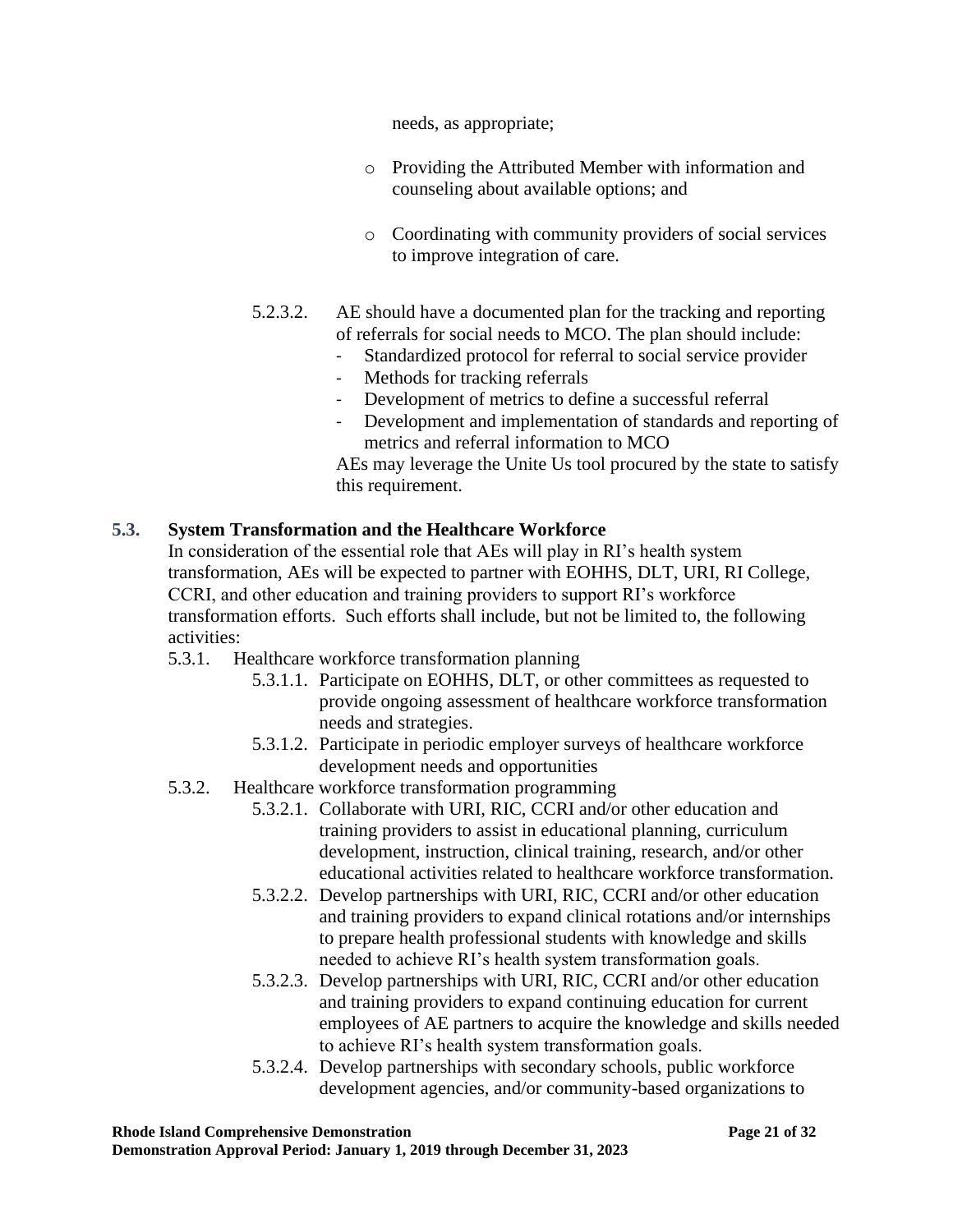develop career pathways that prepare culturally and linguistically diverse students and adults for entry level jobs leading to career advancement in health-related employment.

#### **6. Care Programs**

EOHHS envisions a system of care in which the member (or family) is at the center of all care planning and has autonomy over all care decisions, meaning that members are active participants in the development of care plans and identification of care goals. This person-centered system is holistic and integrated, meaning that a person's health is viewed as inclusive of medical, behavioral health, and social needs. In this system of care, the primary care team is the closest to the member, and therefore acts as the primary point of contact for the member as they navigate their care. As members' needs grow in complexity, additional, tailored supports are provided as extensions of the primary care team, such as AE-deployed complex case management, Integrated Health Home (IHH) and Assertive Community Treatment (ACT) teams, or other specialized programming for particular sub-populations. In this system of care, the AE is envisioned as the primary source of referral, navigation, and coordination between primary care and other healthcare and community-based services within and outside of the AE's network. AEs are expected to coordinate closely with their contracted MCO partners to ensure that care management programming and system navigation for all attributed members are coordinated. The graphic below further depicts EOHHS' vision for a comprehensive, person/family centered system of care.



#### Figure 1: Rhode Island System of Care

**Rhode Island Comprehensive Demonstration Page 22 of 32 Demonstration Approval Period: January 1, 2019 through December 31, 2023**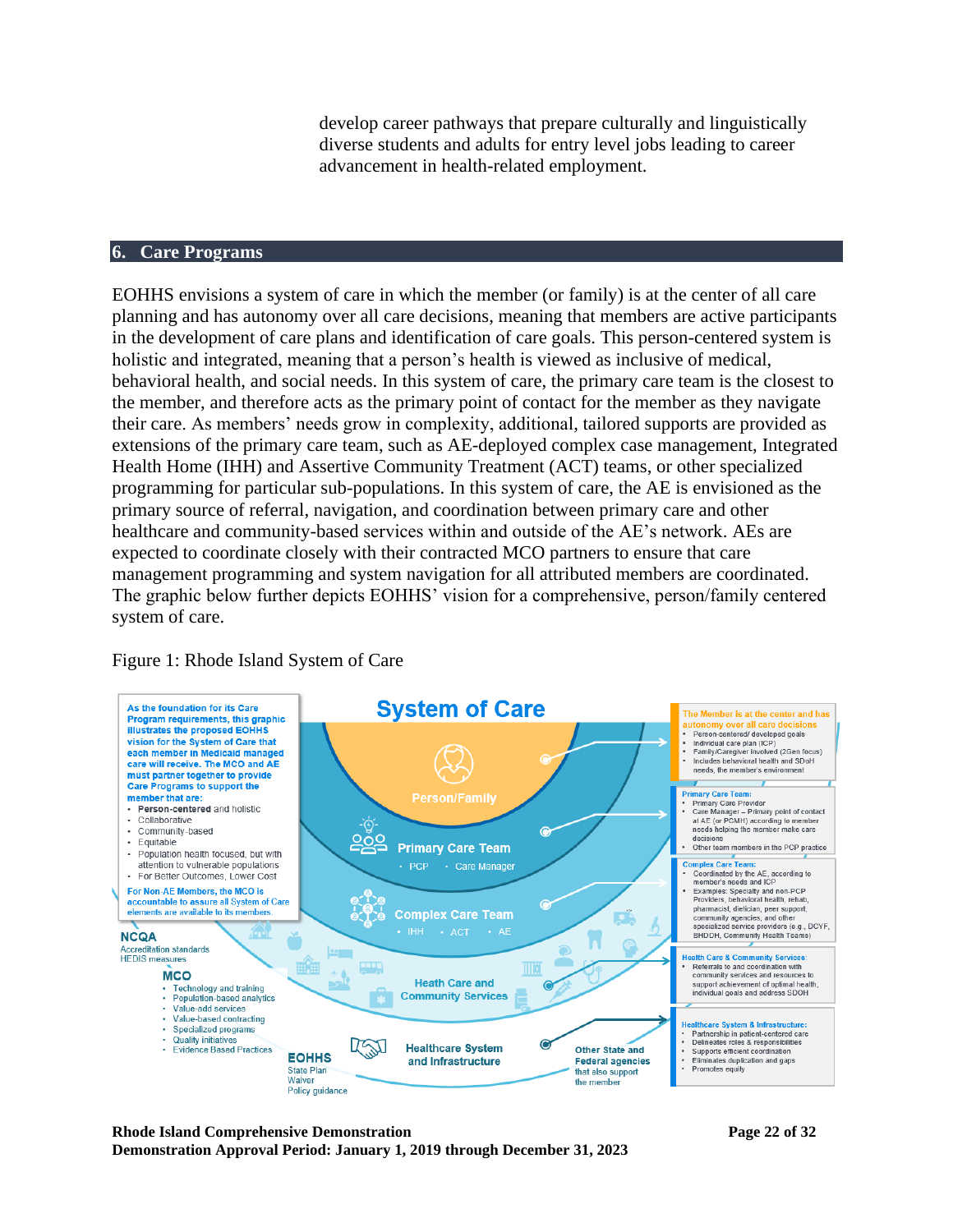To achieve this vision in the context of the AE program, AEs must have the ability to manage and coordinate the care of their attributed populations in such a way that meets the unique needs of members, integrating medical, behavioral, and social care across a distribution of acuity and complexity. To meet the full range of needs, AEs must be able to offer a set of care programs that falls across a care continuum, as shown in figure 2 below.

It is EOHHS' expectation that the planning and implementation of these programs is done in close coordination with an AE's contracted MCO partners, to prevent duplication or fragmentation of care, to leverage the unique strengths of the AE and MCO respectively, and to ensure that whichever entity is providing the direct member care has the tools necessary to best serve the member and respond to their needs holistically.

Implementation of the array of care programs should feature multidisciplinary teams with specialized expertise pertinent to the characteristics of each targeted sub-population. It is expected that AEs formalize working partnerships with providers and institutions outside of the AE to enable coordination across care settings and to facilitate collaboration and information sharing with a focus on improved clinical outcomes and efficiencies.

A key feature of care programs for high and rising risk members is the Individualized Care Plan (ICP). The ICP must be developed with active member/family participation and reflect the results of a comprehensive assessment of care needs, including plans to mitigate impacts of social determinants of health. The ICP should reflect the patient's cultural background, language preferences, priorities and goals, ensures that the member is engaged in and understands the care he/she/they will receive, and includes empowerment strategies to achieve those goals.



Figure 2: Care Continuum

AE certification requirements in this section have been amended to align with this framework. Working definitions for each component along the care continuum have been developed to reflect national best practices:

- **Health Promotion** includes innovative and evidence-based educational resources, prevention and self-management tools, and information for members in formats that meet the needs of all members, promote self-care, and empower members. Health Promotion includes but is not limited to strategies for prevention, wellness care and immunizations, as well as general health promotion and prevention, and behavioral health rehabilitation and recovery. Health Promotion provides condition and disease-specific information and educational materials to members based on their individual condition or disease.
- **Care Coordination** is defined as the deliberate organization of member care activities between two or more participants (including the member) involved in a members' care to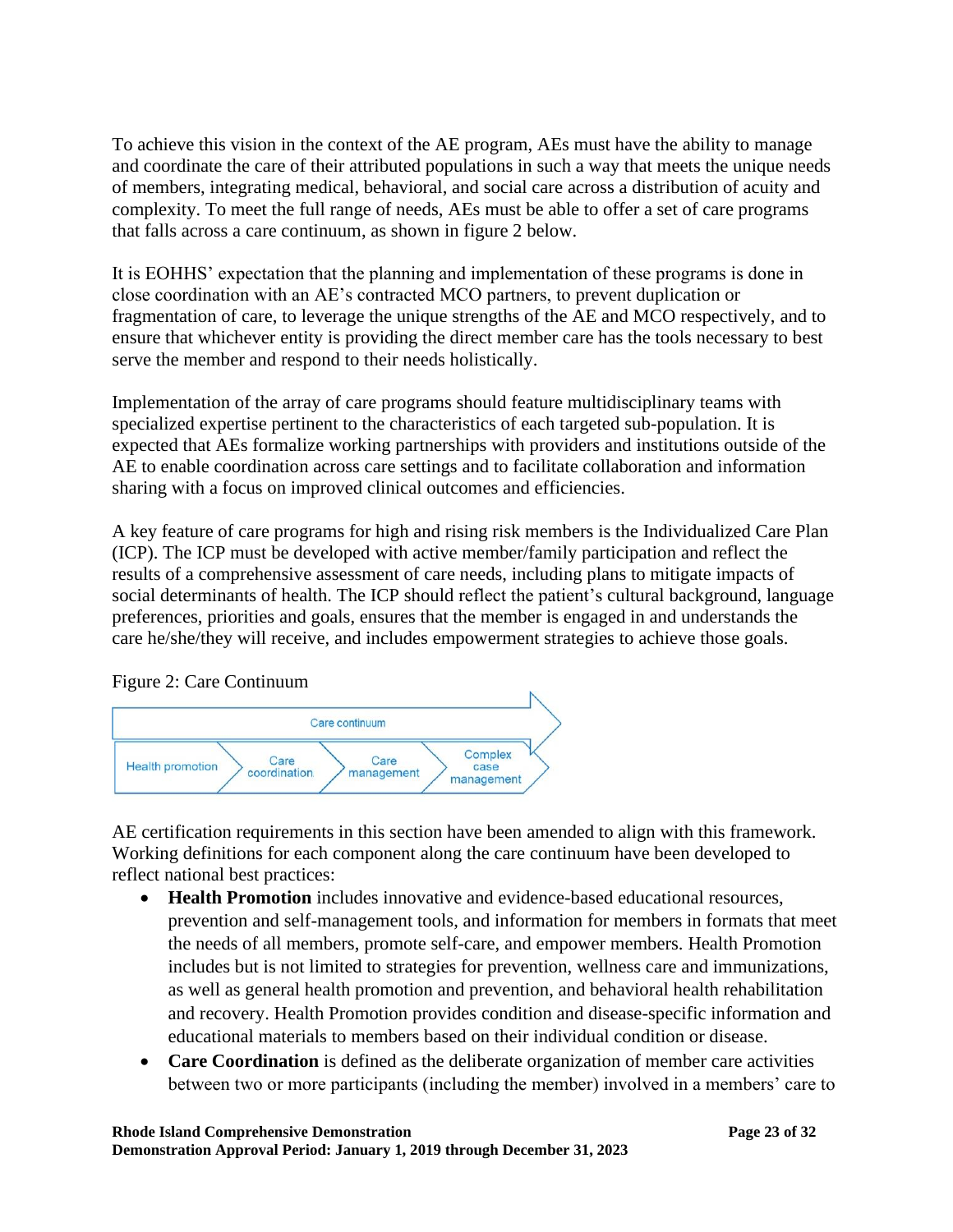facilitate the appropriate delivery of health care services. Care Coordination involves the marshaling of personnel and other resources needed to carry out all medically necessary member care activities and is often managed by the exchange of information among participants responsible for different aspects of care. Examples include help scheduling appointments, arranging transportation, and referrals to community services, programs, and resources. Care Coordination services should include connection with SDOH resources, utilizing a 2Gen approach where appropriate.

- **Care Management (CM)** is a team-based, person-centered approach designed to improve the health of members. CM is a set of activities tailored to meet a member's situational health-related needs according to their individual goals and as documented in the Individualized Care Plan (ICP). The member/family must be involved in the development of the ICP. Situational health needs can be defined as time-limited episodes of instability, such as following an acute medical event (e.g., heart attack, sepsis), surgery, or gaining self-care skills following a new diagnosis (e.g., diabetes). Care managers will facilitate access to services, both clinical and non-clinical, by connecting the member to resources that support him/her in playing an active role in the selfdirection of his/her health care needs. CM activities also emphasize prevention, continuity of care, and coordination of care. Care activities are driven by quality-based outcomes such as: improved/maintained functional status; enhanced quality of life; increased member satisfaction; adherence to the care plan; improved member safety; and to the extent possible, increased member self-direction. "The goal of CM is to achieve an optimal level of wellness and improve coordination of care while providing costeffective, non-duplicative services".
- **Complex Case Management (CCM)** means applying evidence-based care management services delivered to members with multiple or complex conditions to obtain access to care and services and coordination of their care. CCM is provided to highest risk members with complex conditions and to high-risk populations such as but not limited to children with complex medical needs and/or multiple ACEs (adverse childhood experiences), individuals with HIV/AIDS, mental illness, addiction issues or those recently discharged from correctional institutions. CCM functions, at a minimum, include a comprehensive initial assessment; delineation of available benefits and resources; development of an Individualized Care Plan (ICP) and prioritized goals, and monitoring and follow-up, and should address preventative care in addition to complex condition treatment. The member/family must be involved in the development of the ICP.

#### **6.1. Care Program Design and Planning**

- 6.1.1. AEs are encouraged to implement a Joint Operating Committee (JOC) management structure with each contracted MCO to facilitate coordination as care programs are planned and implemented
- 6.1.2. AEs are encouraged to demonstrate capacity to systematically utilize analytics and risk segmentation to identify/target individuals for health promotion care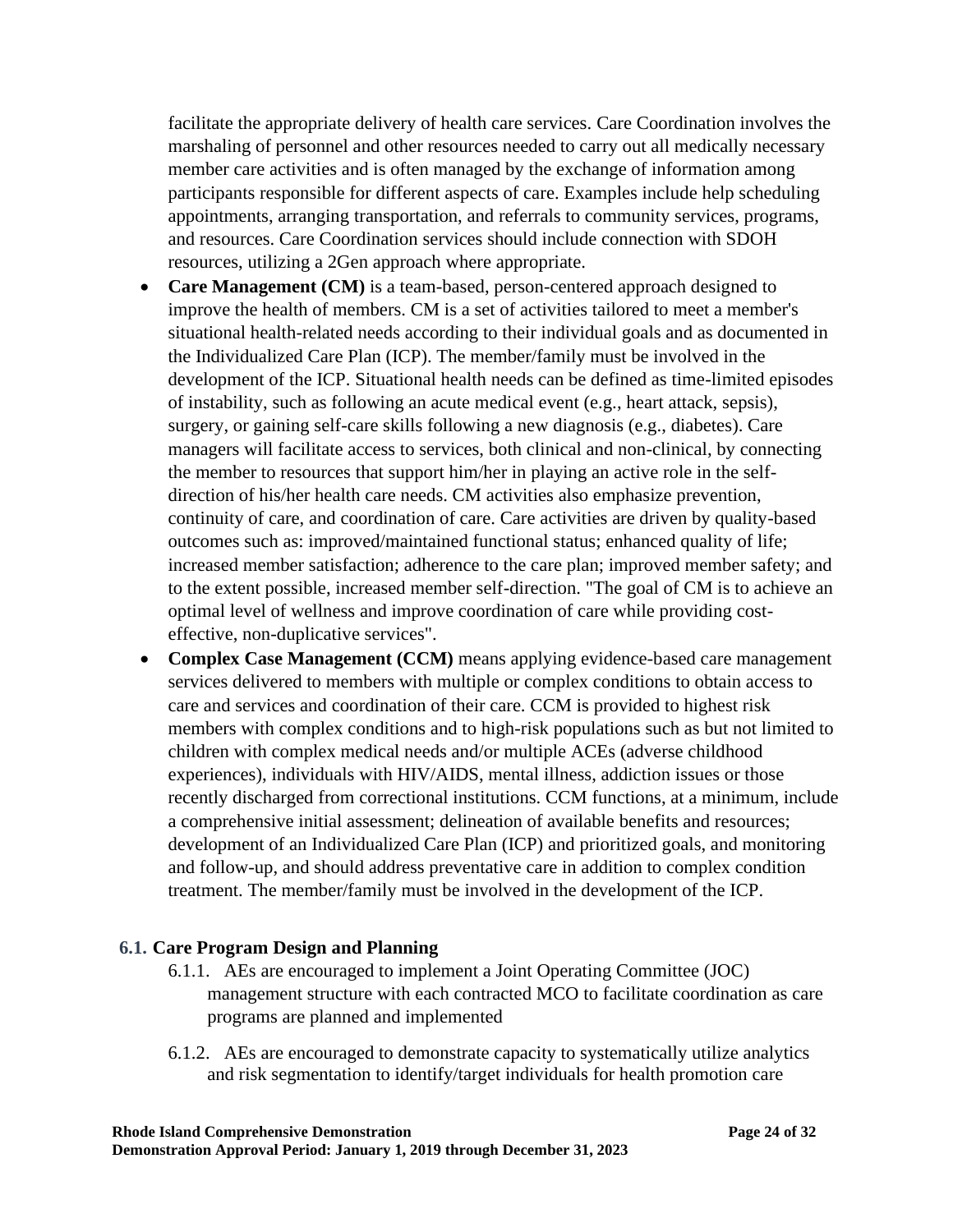coordination, and complex case management and must conduct these analytics and risk segmentation to identify/target individuals for care management. The analysis may include indicators such as poly-pharmacy, behavioral health diagnosis, limits to physical mobility, release from corrections, neighborhood stress index, depression, hospitalization, clinical indicators (e.g. diabetes), gaps in care, etc.

6.1.3. AEs must demonstrate that they educate and train providers across the full continuum of care regarding the continuum of care programming and provider expectations in the implementation of programs.

# **6.2. Health Promotion**

AEs are encouraged to conduct the following health promotion efforts, either independently or jointly with contracted MCO(s):

- 6.2.1. Provide member educational health and wellness materials relevant to the AEs' attributed populations.
- 6.2.2. Conduct health fairs and events to engage with attributed members and/or the broader community to advance wellness and prevention
- 6.2.3. Create member lists (or receive member lists from MCO) to systematically engage in outreach and follow up activities
- 6.2.4. Educate and support members in accessing evidence-based programs and preventive services recommended by the US Preventive Services Task Force (USPSTF) that may be offered by the AE, MCO, RIDOH, or other communitybased settings, such as, but not limited to:
- 6.2.4.1. Evidence-based preventive services for adults 35 to 70 diagnosed with prediabetes, such as the National Diabetes Prevention Program (DPP)<sup>4</sup> offered by RIDOH's Community Health Network (CHN) and other healthcare and community-based settings;
- 6.2.4.2. Evidence-based fall prevention exercise interventions/programs for adults living in the community over age 65 at risk for falls, such as "Matter of Balance, Managing Concerns about Falls<sup>"5</sup> (Boston University developed and tested), offered through CHN and other healthcare and community-based settings;
- 6.2.4.3. Evidence-based healthy diet and physical activity programs for adults with cardiovascular disease risk factors, such as the "Chronic Disease Self-Management Program<sup>"6</sup> (Stanford University developed and tested), offered through CHN and other healthcare and community-based settings.

<sup>4</sup> See Recommendation: Prediabetes and Type 2 Diabetes: Screening | United States Preventive Services Taskforce a[t https://uspreventiveservicestaskforce.org/uspstf/recommendation/screening-for-prediabetes-and-type-2-diabetes.](https://uspreventiveservicestaskforce.org/uspstf/recommendation/screening-for-prediabetes-and-type-2-diabetes)

<sup>5</sup> See Recommendation: Falls Prevention in Community-Dwelling Older Adults: Interventions | United States Preventive Services Taskforce at [https://uspreventiveservicestaskforce.org/uspstf/recommendation/falls-prevention](https://uspreventiveservicestaskforce.org/uspstf/recommendation/falls-prevention-in-older-adults-interventions)[in-older-adults-interventions.](https://uspreventiveservicestaskforce.org/uspstf/recommendation/falls-prevention-in-older-adults-interventions)

<sup>6</sup> See Recommendation: Healthy Diet and Physical Activity for Cardiovascular Disease Prevention in Adults With Cardiovascular Risk Factors: Behavioral Counseling Interventions | United States Preventive Services Taskforce at [https://www.uspreventiveservicestaskforce.org/uspstf/recommendation/healthy-diet-and-physical-activity](https://www.uspreventiveservicestaskforce.org/uspstf/recommendation/healthy-diet-and-physical-activity-counseling-adults-with-high-risk-of-cvd#citation10)[counseling-adults-with-high-risk-of-cvd#citation10.](https://www.uspreventiveservicestaskforce.org/uspstf/recommendation/healthy-diet-and-physical-activity-counseling-adults-with-high-risk-of-cvd#citation10)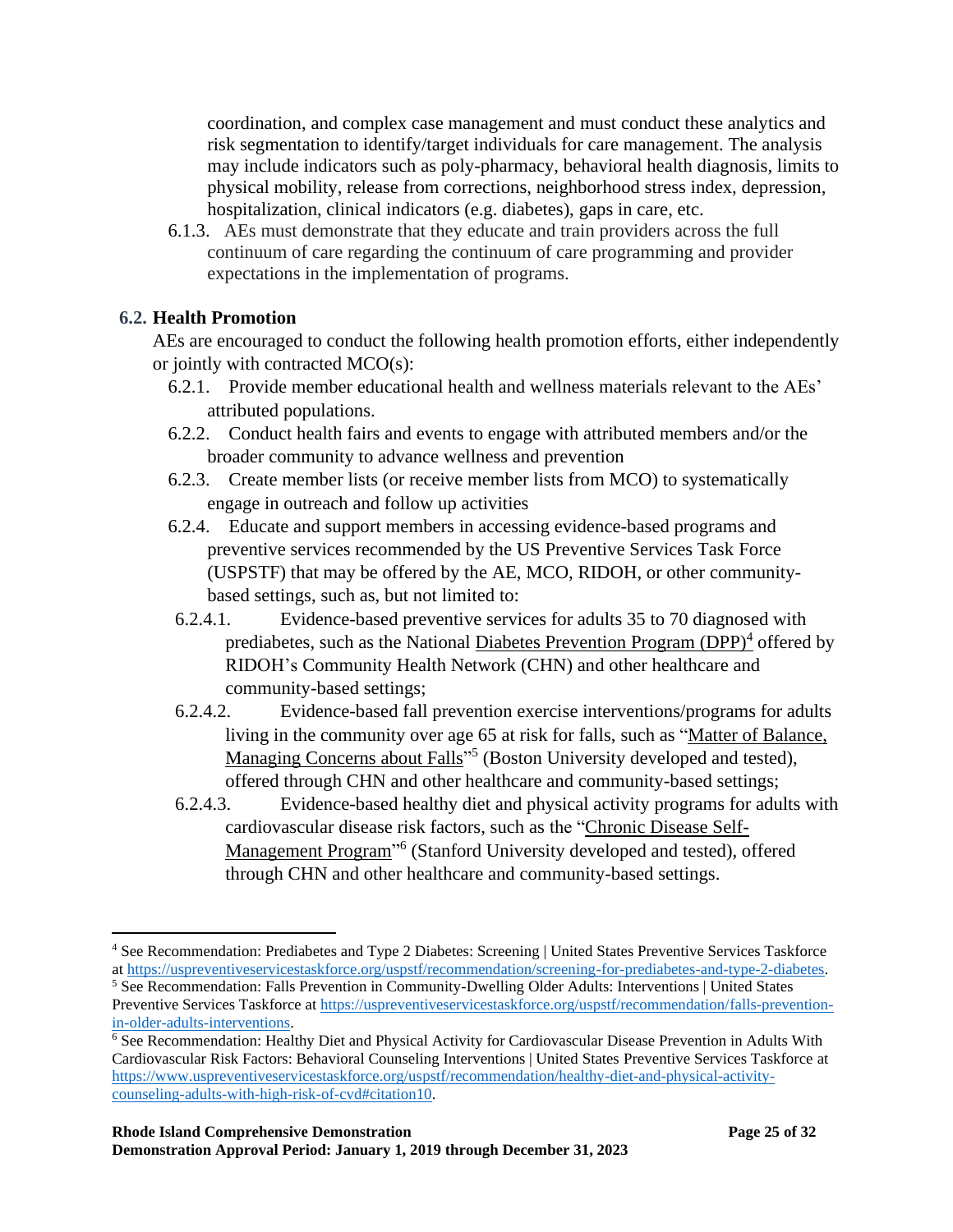- 6.2.4.4. Evidence-based pediatric asthma control programs such as "Asthma: Home-Based Multi-Trigger, Multicomponent Environmental Interventions for Children and Adolescents with Asthma" recommended by the Community Preventive Task Force to improve asthma control.<sup>7</sup>
- 6.2.4.5. Other evidence-based prevention and health promotion programs that may be offered through CHN related to tobacco cessation, weight control, prenatal preventive care and perinatal supports, behavioral health, or chronic conditions including Alzheimer's, asthma, arthritis, cancer, COPD, and chronic pain.

# **6.3. Care Coordination**

The AE must deploy the following care coordination activities, at a minimum, for members with chronic, acute, specialty, BH, and social needs

- 6.3.1. Systematically track and coordinate care across specialty care, facility- based care and community organizations
- 6.3.2. Rapidly identify and effectively respond to changes in a member's condition to activate care coordination or enrollment in care management/complex case management programming and help avoid use of unnecessary services, particularly emergency department visits or hospitalizations

The AE may also deploy the following care coordination activities as agreed to by the AE and MCO:

- 6.3.3. Exchange member lists (i.e., exchange between the AE and MCO) for transitions of care, chronic disease management, social determinants of health information, etc.
- 6.3.4. Administer prenatal risk assessment
- 6.3.5. Nutrition assessment, education, and counseling
- 6.3.6. Systematically identify members suitable for care coordination using member lists generated by internal analytics, MCO generated high risk lists, results from Health Risk Assessments and other screening tools, dashboards, and/or other tools
- 6.3.7. Support members in navigating care by scheduling appointments, arranging transportation, initiating, tracking, and following up on referrals (including referrals to community-based services), engaging in special programs, discharge and transitions of care planning, and providing health coaching
- 6.3.8. Coordinate communication and care between all providers and care coordinators/managers (within and outside of the AE) engaged in a member's care, particularly to support transitions of care, hospital discharge planning, integration of BH, chronic disease management, and addressing social determinants of health/ health-related social needs

# **6.4. Care Management**

<sup>7</sup> See Asthma: School-Based Self-Management | The Community Guide at

[https://www.thecommunityguide.org/findings/asthma-school-based-self-management-interventions-children-and](https://www.thecommunityguide.org/findings/asthma-school-based-self-management-interventions-children-and-adolescents-asthma)[adolescents-asthma.](https://www.thecommunityguide.org/findings/asthma-school-based-self-management-interventions-children-and-adolescents-asthma)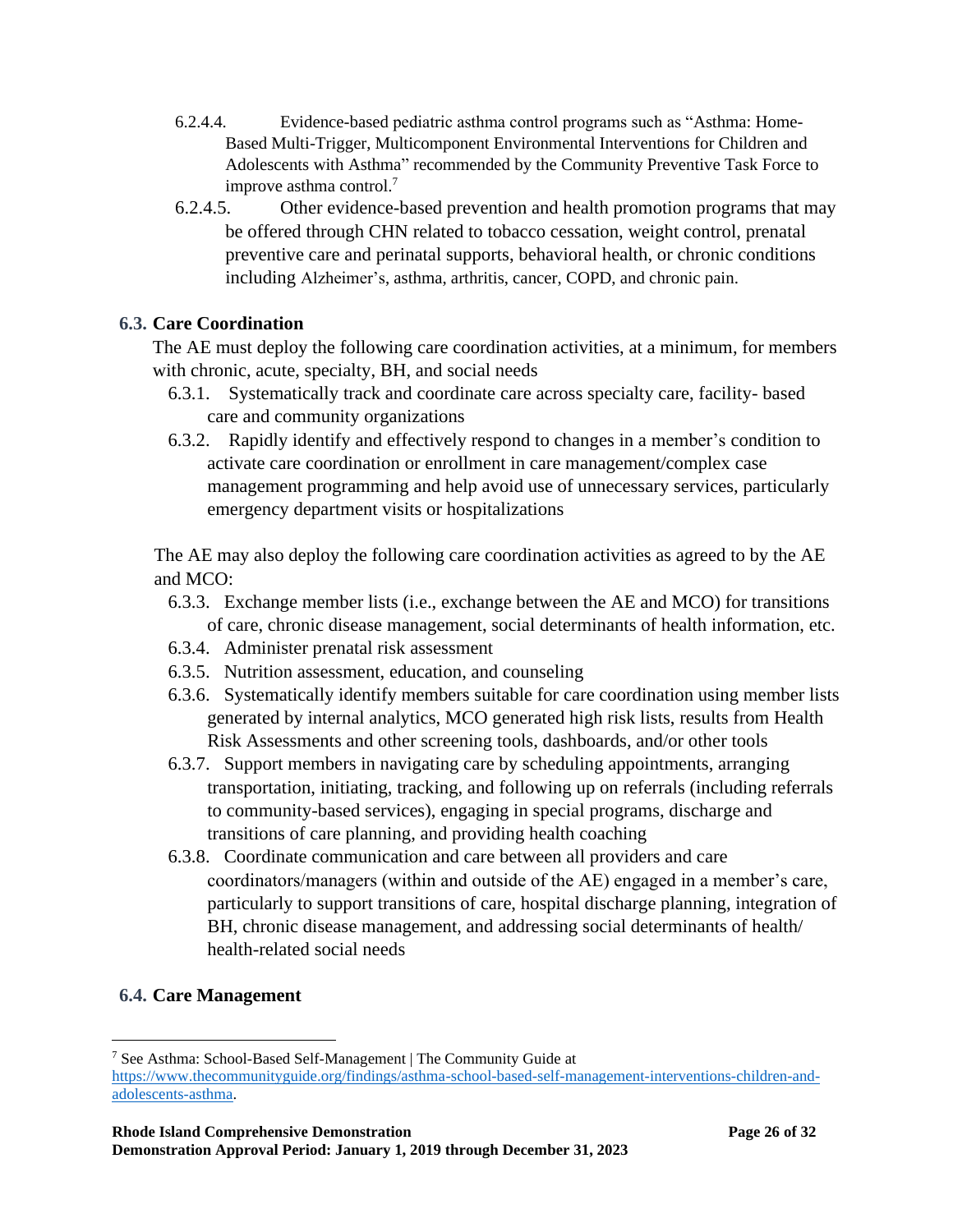6.4.1. **Core Care Management Capabilities:** AEs must deploy care management teams and offer care management services tailored to meet high and rising risk members' situational health-related needs.

Care management programming includes:

- 6.4.1.1. Application of evidence-based best practices
- 6.4.1.2. Demonstrated cultural and linguistic appropriateness
- 6.4.1.3. Systematic methods to identify, conduct outreach to, and enroll individuals at high risk for poor outcomes in care management
- 6.4.1.4. A transitions of care approach for individuals who are moving between healthcare settings, applying evidence-based best practices. Should include an approach to coordinate with hospitals on discharge planning and follow up

Care management programming *may* also include:

- 6.4.1.5. Collaboration with community and provider-based care coordinators/care managers to arrange, assure delivery of, monitor, and evaluate member care. This may include providers from multiple organizations with delineation of roles
- 6.4.1.6. Coordination with non-covered health/social service providers
- 6.4.1.7. Support in accessing and coordination with broad based services, including, but not limited to:
	- o Non-Emergency Medical Transportation (NEMT)
	- o DHS services (e.g., Office of Rehabilitative Services, Supplemental Nutrition Assistance Program)
	- o RIDOH programs (e.g., Community Health Network programs, Women, Infants, and Children services, Family Outreach, Lead program)
	- o RIte Smiles services
- 6.4.2. **Care Planning**: AEs must develop Individualized Care Plans (ICP) for all members in care management, with active involvement of the member/family in identifying care goals and interventions. The ICP shall be driven by the member's priorities, motivations, and goals, and ensure that the member is engaged in and understands the care they will receive. The ICP must be readily available to the member/family. The ICP must include the following:
	- 6.4.2.1. A list of all entities and service providers involved in member's care, including contact information
	- 6.4.2.2. Identification of a lead care manager by name and inclusive of contact information
	- 6.4.2.3. Detail on how care will be coordinated between medical, behavioral health, and social support providers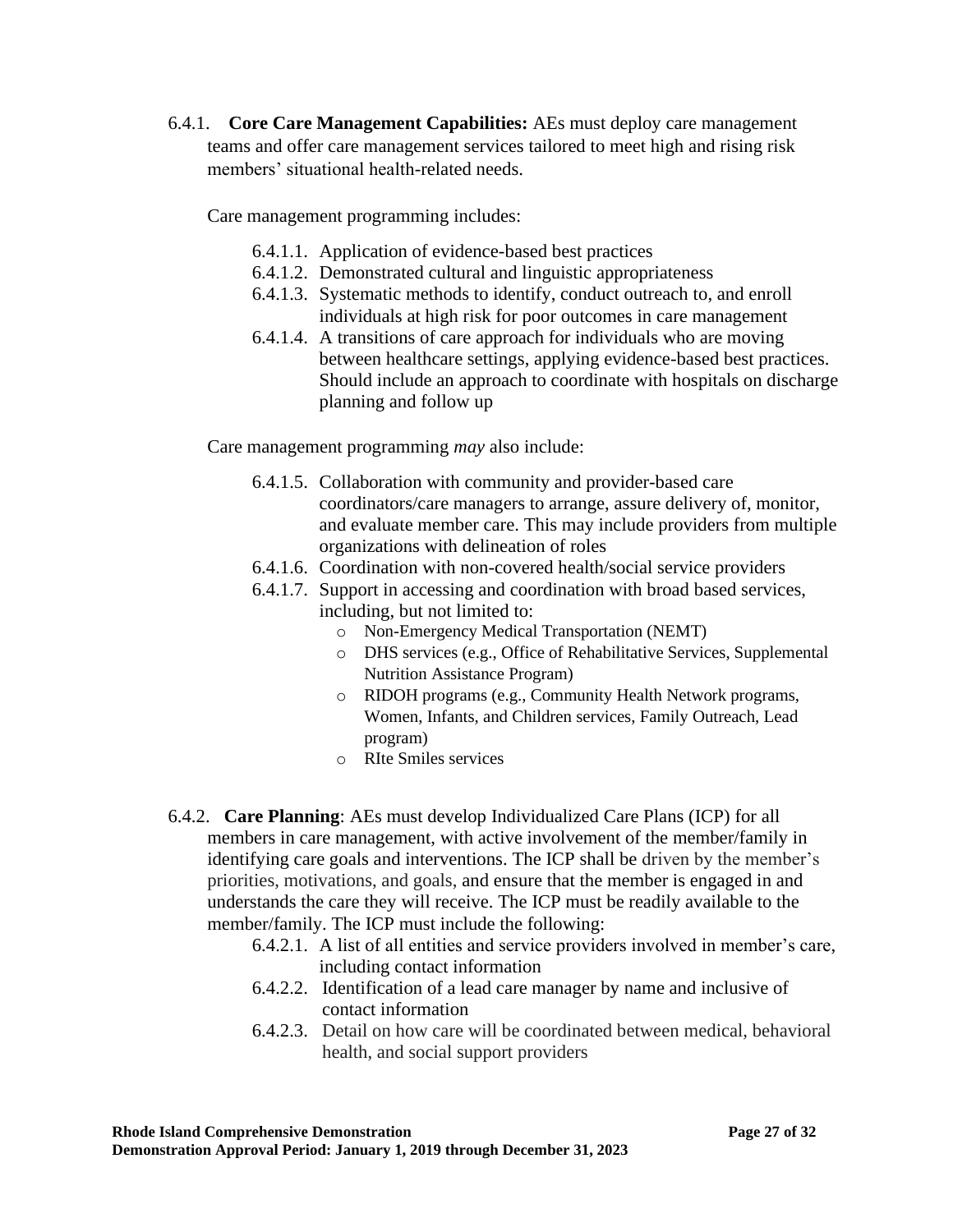- 6.4.2.4. Comprehensive assessment of care needs and gaps, such as: symptom severity, functional status, potentially avoidable hospital readmission strategies and improvement plan
- 6.4.2.5. Consideration of gaps in care, functional status, behavioral health and social service needs, managing transitions, increased patient medication adherence and use of medication therapy
- 6.4.2.6. Consideration of and, as appropriate, coordination with, an individual's caregiver/social support resources
- 6.4.2.7. Description of mitigation strategies for social determinants of health (e.g., housing security, food security, physical activity and nutrition, safety, safe environment; involvement with criminal justice/ parole, etc.)
- 6.4.2.8. Plan for engagement with CBOs and providers of social support services as part of the implementation of the care plan.
- 6.4.2.9. Description of plans for transitions of care (between settings, between youth/adult services)
- 6.4.2.10. Description of processes for working closely with members, family members and caregivers to ensure holistic approach to care, person/family centeredness.
- 6.4.2.11. Description of plan to leverage home-based services, tele-health, telephonic and web-based communications, group care, and of the plan to ensure provision of culturally and linguistically appropriate care.
- 6.4.3. **Staffing:** Care management staff must be able to provide care management for diverse populations and to render culturally and linguistically appropriate services. AEs shall have care management staff with specialized expertise and skills for work with distinct sub-populations and may also deploy non-licensed staff such as, but not limited to, community health workers and peer recovery specialists on the care management team:
	- 6.4.3.1. Members (children and/or adults) requiring integration of BH care (including treatment for both mental illness and substance use disorder) and medical care
	- 6.4.3.2. Members (children and/or adults) with chronic diseases who require medical management and/or coordination of transitions of care (e.g., among emergency department, hospital inpatient, skilled nursing facility, home, etc.)
	- 6.4.3.3. Members (children and/or adults) requiring home and communitybased services
	- 6.4.3.4. Members (children and/or adults) requiring supportive social services

# **6.5. Complex Case Management**

6.5.1. AEs are encouraged to provide or otherwise facilitate access to Complex Case Management services for the highest risk members with complex or multiple conditions and to high-risk populations, based on AEs' assessment of population risk and needs. The AE may facilitate access to Complex Case Management by working with contracted MCO(s) and/or IHH/ACT providers, for example, to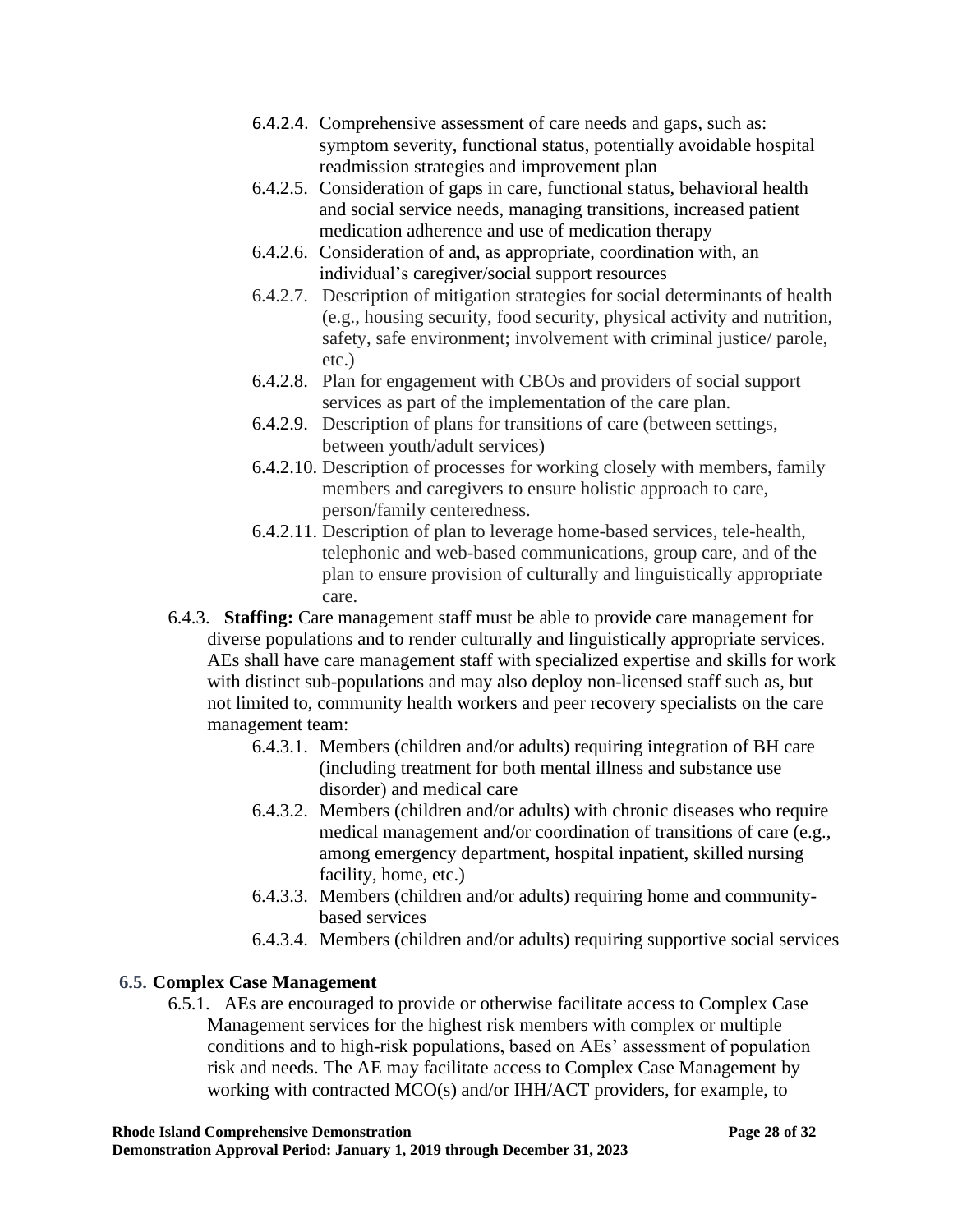ensure that members identified by the AE as needing Complex Case Management are engaged with services offered by the MCO and/or IHH/ACT provider.

- 6.5.2. Even for AEs that do provide Complex Case Management directly, AEs may not have the capacity or specialized expertise to assume Complex Case Management functions for all specialized sub-populations. As such, the AE are encouraged to define the lead entity (e.g., MCO or IHH/ACT) for specific subpopulations and have clear protocols for referral, tracking, and shared management of care as appropriate. These sub-populations may include but are not limited to: children with complex medical needs and/or multiple ACEs (adverse childhood experiences); individuals with HIV/AIDS, mental illness, or SUD; individuals recently discharged from correctional institutions; individuals experiencing high risk pregnancies.
	- 6.5.2.1. The AE and contracted MCO(s) must identify any sub-populations for which the AE is providing Complex Case Management.
	- 6.5.2.2. For members enrolled in IHH/ACT, the coordinator for that program should be the lead care manager. The AE should establish formal agreements detailing protocols for shared care/case management, and the AE case manager should closely communicate and partner with the ACT or IHH team to wrap around the ACT/IHH services with additional support services.
- 6.5.3. Complex Case Management includes the core activities listed under care management (6.4.1)
- 6.5.4. Complex Case Management includes the care planning activities and standards listed under care management (6.4.2)
- 6.5.5. The AE must include BH staffing or contracts with BH providers to address the BH needs of members in CCM.
- 6.5.6. Community health workers may also serve as "extenders" of the licensed CCM case manager and may support the plan of care but may not serve as the primary case manager for members in CCM.

#### **7. Member Engagement**

An AE must have defined strategies to maximize effective member contact and engagement, including the ability to effectively outreach to, and connect with, hard-to-reach high need target populations. The best strategies will use evidence-based and culturally appropriate engagement methods to actively develop a trusting relationship with patients. A successful AE will make use of new technologies for member engagement and health status monitoring. Social media applications and telemedicine can be used to promote adherence to treatment and for support and monitoring of physiological and functional status of older adults.

Recognizing that many of these new technologies for health status monitoring and health promotion are not currently covered benefits, EOHHS anticipates that successful AEs will begin by promoting such products and encouraging their use and anticipates that infrastructure investments (including HSTP incentive funds) may be utilized to develop such capacities.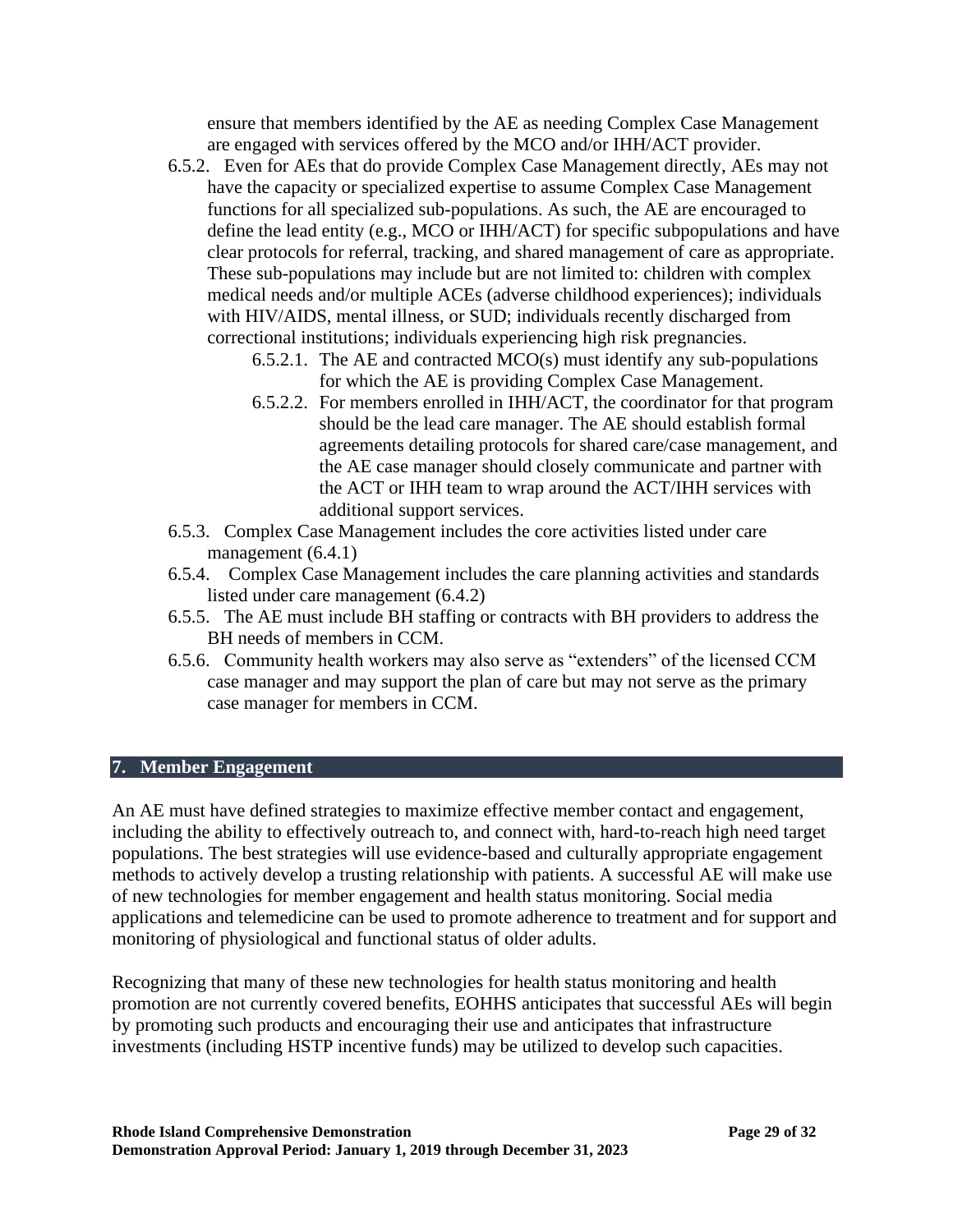## **7.1. Defined Strategies to Maximize Effective Member Contact and Engagement**

Able to effectively outreach to and connect with hard-to-reach high need target populations.

- 7.1.1. Communication approach that is culturally/linguistically appropriate and recognizes highly complex, multi-condition high-cost members. Recognizes that the roots of many problems are based in childhood trauma; that many of the highest need individuals have a basic mistrust of the health care system and may not have a primary existing affiliation with a PCP.
- 7.1.2. Identified population specific strategies, methods to actively develop a trusting relationship through evidence-based and patient-centered engagement methods.
	- 7.1.2.1. Use culturally competent communication methods and materials with appropriate reading level and communication approaches. Tools are understandable, and culturally and linguistically appropriate.
	- 7.1.2.2. Uses methods adapted to recognize that compliance with patient notification requirements is not the same as effective communication with members

# **7.2. Implementation, Use of New technologies for Member Engagement, Health Status Monitoring, and Health Promotion**

- 7.2.1. Established capabilities to educate members/promote the use of technologies for member engagement and provision of care. This includes technologies that may not be covered by Medicaid but can support member engagement in care (e.g., online tools, apps, education resources) or management of health conditions (e.g., telemedicine, monitoring devices). AEs should coordinate with contracted MCO(s) to leverage currently available technologies.
	- 7.2.1.1. Demonstrated use of Products that support monitoring and management of an individual's physiological status and mental health (e.g., vital sign monitors such as home blood pressure monitoring devices, activity/sleep monitors, mobile PERS with GPS)
	- 7.2.1.2. Demonstrated use of Products that support monitoring and maintaining the functional status of vulnerable adults in their homes (Fall detection technologies, environmental sensors, video monitoring)
	- 7.2.1.3. Technologies, products that support both informal and formal caregivers providing timely, effective assistance.
- 7.2.2. Established capabilities to leverage relevant, cost effective technologies including, but not limited to:
	- 7.2.2.1. Social media applications to promote adherence to treatment
	- 7.2.2.2. Use of technologies that enable vulnerable adults to stay socially connected (Social communication/PC mobile apps for remote caregivers, cognitive gaming & training, social contribution)
	- 7.2.2.3. Demonstrated use of telemedicine and remote tele-monitoring
	- 7.2.2.4. Patient Portals to enhance engagement, awareness, and selfmanagement opportunities.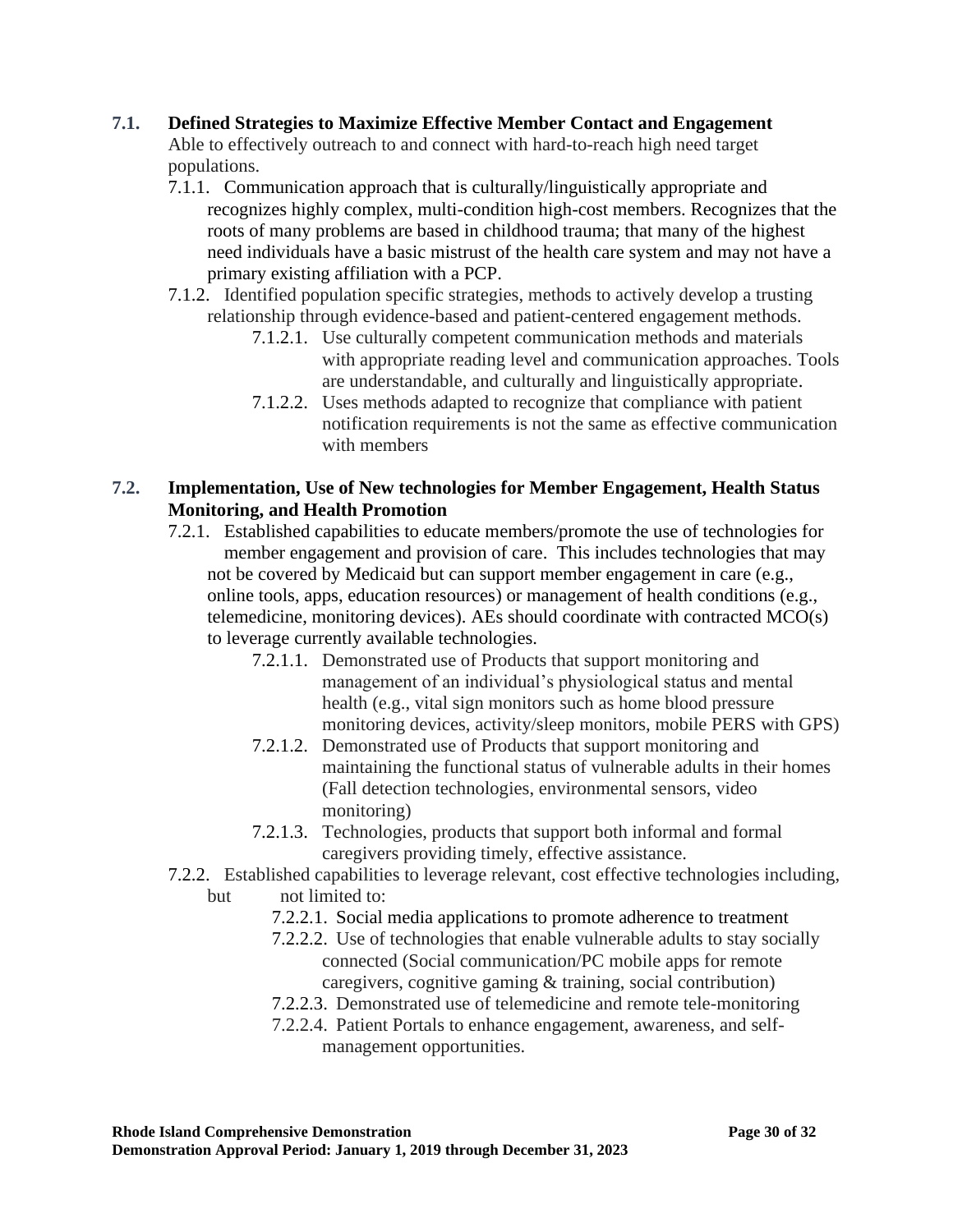#### **8. Quality Management**

#### **8.1. Quality Committee and Quality Program**

The AE will maintain an ongoing Quality Committee that reports to the Governing Board or to the Governing Committee. The AE shall have a defined Quality Program with equity as integral component of the framework overseen by qualified healthcare professional responsible for the AE's quality assurance and improvement program. Members of the AE Quality Committee will minimally include an identified boardcertified physician licensed in the State of Rhode Island who is an AE participating clinician, a behavioral health clinician at the independent practice level who is licensed in Rhode Island and who is an AE participating clinician, and an individual from a community-based service organization that provides key social supports to attributed members of the AE.

#### **8.2. Methodology for the Integration of Medical, Behavioral, and Social Supports**

AE will develop defined methods and processes to advance the integration of medical, behavioral, and social supports through a health equity lens. Methods and processes to advance integration will be evidenced through executed Policies and Procedures and Operational Protocols. The AE will be able to identify how it will require AE participants and providers/suppliers to comply with and implement each process, including the remedial processes and penalties (including the potential for expulsion) applicable to AE participants and AE providers/suppliers for failure to comply with and implement the required process; and explain how it will employ its internal assessments of cost and quality of care to continuously improve the AE's care practices

#### **8.3. Clinical Pathways, Care Management Pathways, and Evidence Based Practice**

AE will identify a method for (a) promoting evidence-based practice and (b) integration and review of clinical pathways, care management pathways based on evidence-based practice. The minutes of, and reports to, the Quality Committee as to the performance of the Quality Program will report on implementation and tracking of defined strategies for promoting the introduction and utilization of evidence-based practices in clinical and care management pathways.

#### **8.4. Quality Performance Measures**

The AE shall report on a set of core quality metrics that enable the AE to monitor performance, emerging trends, quality of care, and to use these results to improve care over time. AE will have the ability to track and report on key performance metrics. Performance metrics shall include consumer reported quality measures.

In accordance with 42 CFR  $\S 438.6(c)(2)(ii)(B) 8$ , AE quality performance must be measured and reported to EOHHS using the Medicaid Comprehensive AE Common Measure Slate. These measures shall be used to inform the distribution of any shared savings.

<sup>8</sup> [https://www.ecfr.gov/cgi-bin/text-](https://www.ecfr.gov/cgi-bin/text-idx?SID=85dc983b09de39869ece9ee0d34d0a09&mc=true&node=se42.4.438_16&rgn=div8)

[idx?SID=85dc983b09de39869ece9ee0d34d0a09&mc=true&node=se42.4.438\\_16&rgn=div8](https://www.ecfr.gov/cgi-bin/text-idx?SID=85dc983b09de39869ece9ee0d34d0a09&mc=true&node=se42.4.438_16&rgn=div8)